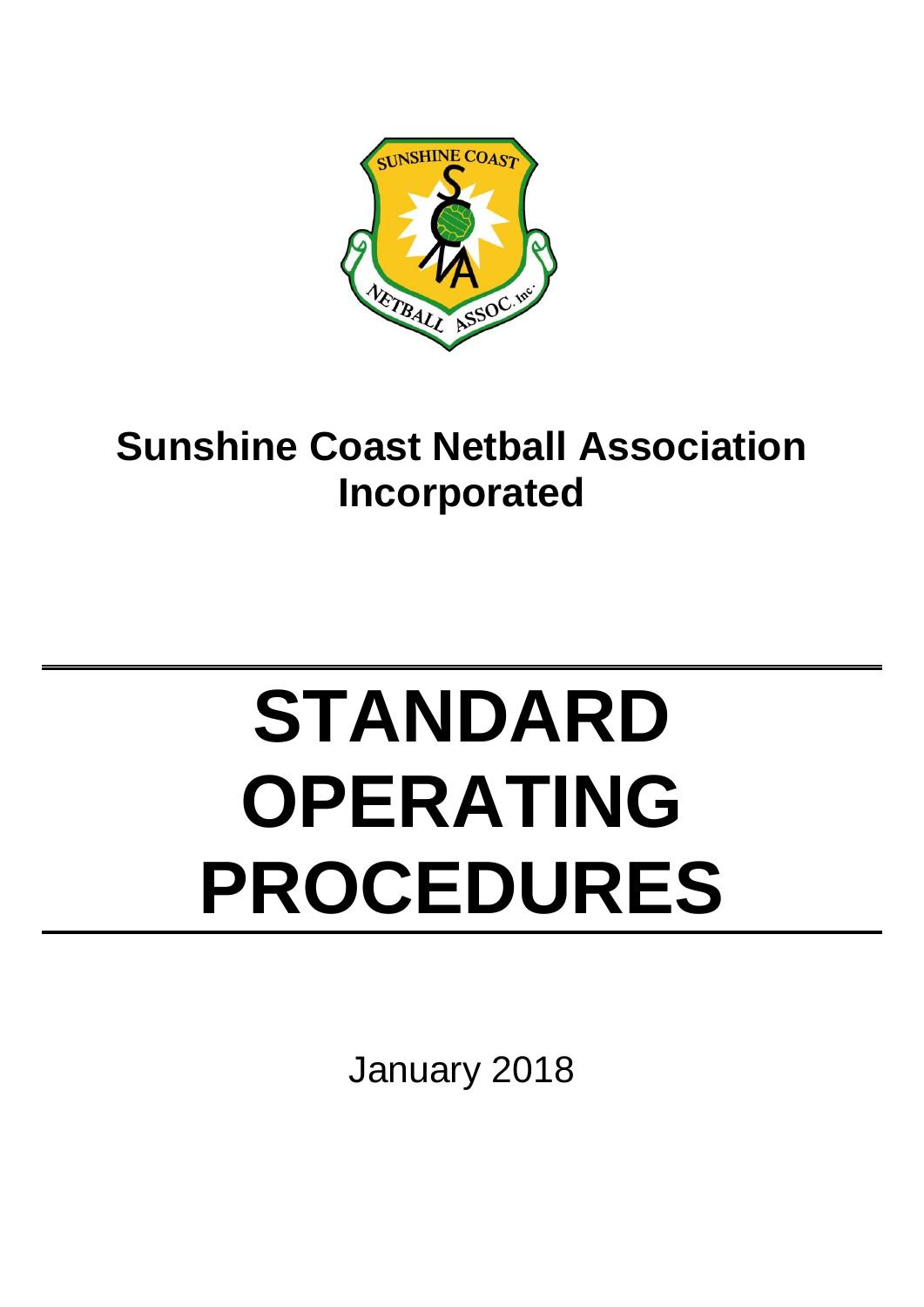

## **CONTENTS**

| SOP 01        | Introduction                                              |
|---------------|-----------------------------------------------------------|
| <b>SOP 02</b> | <b>Meetings Of The Association</b>                        |
| <b>SOP 03</b> | <b>Executive Members</b>                                  |
| <b>SOP 04</b> | <b>Paid Personnel</b>                                     |
| <b>SOP 05</b> | <b>Management Members</b>                                 |
| <b>SOP 06</b> | <b>Sub-Committee Members</b>                              |
| <b>SOP 07</b> | <b>Representative Members</b>                             |
| <b>SOP 08</b> | Clubs / Teams                                             |
| <b>SOP 09</b> | Registration, Affiliation, Fees, Subscriptions and Levies |
| <b>SOP 10</b> | <b>Age Groups</b>                                         |
| <b>SOP 11</b> | Grading                                                   |
| <b>SOP 12</b> | <b>Fixtures</b>                                           |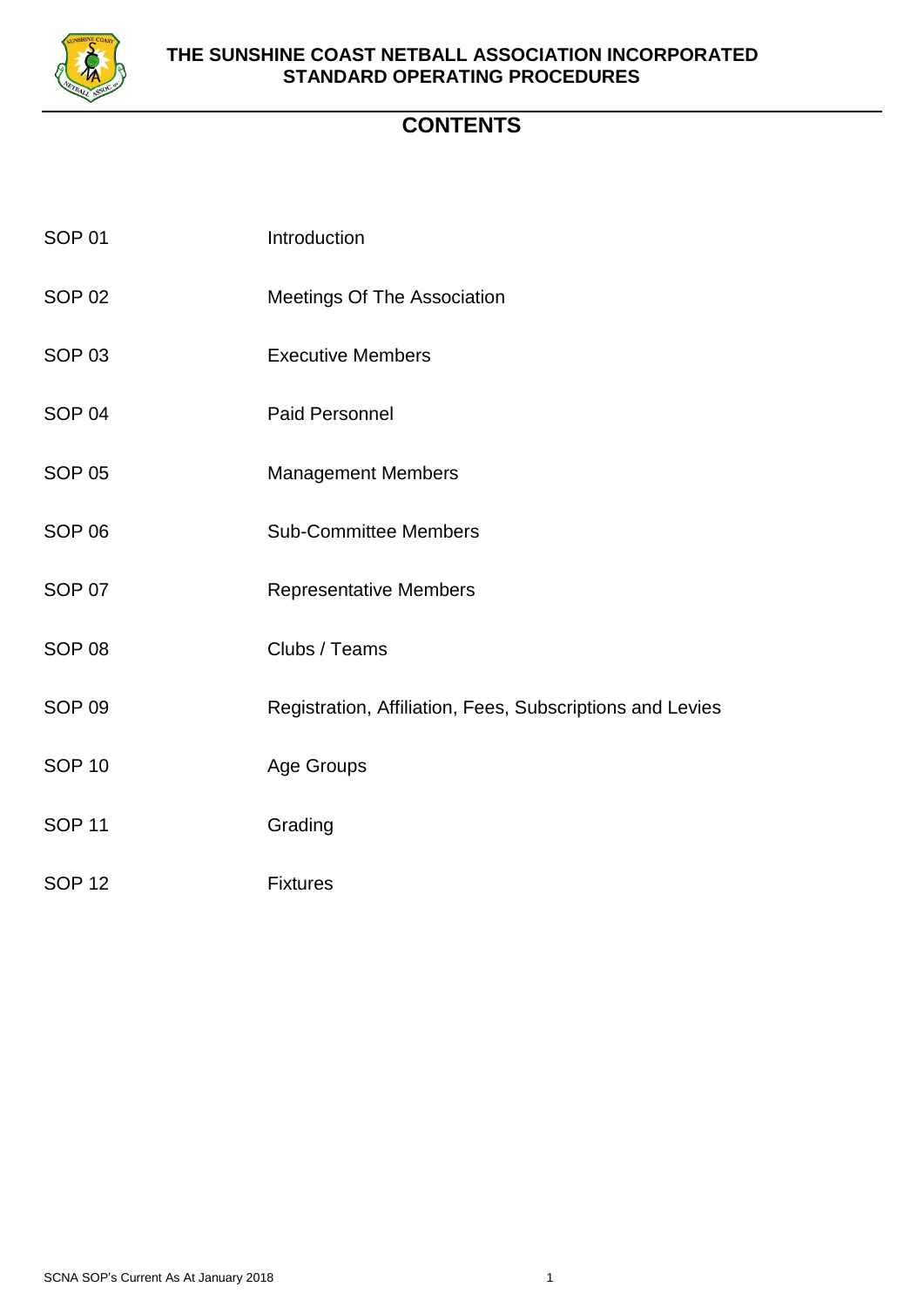

## **INTRODUCTION**

The Standard Operating Procedures (SOP's) of The Sunshine Coast Netball Association Inc (SCNA) shall act in lieu of and replace Association By-Laws as noted in Section 15 of the SCNA Constitution. They shall be designed for the purposes of enlarging upon, extending and developing the provisions of the Constitution.

Policies and Forms of SCNA work in conjunction with the SOP's.

The Executive may make, amend or repeal Standard Operating Procedures for the internal management of the Association. To be ratified at the next General Meeting.

Any breach of the SOP's or Policies of The Sunshine Coast Netball Association Inc (SCNA) may result in fines being imposed.

ASSOCIATIED DOCUMENTATION

• **SCNA Constitution** 

## ASSOCIATIED FORMS

• NIL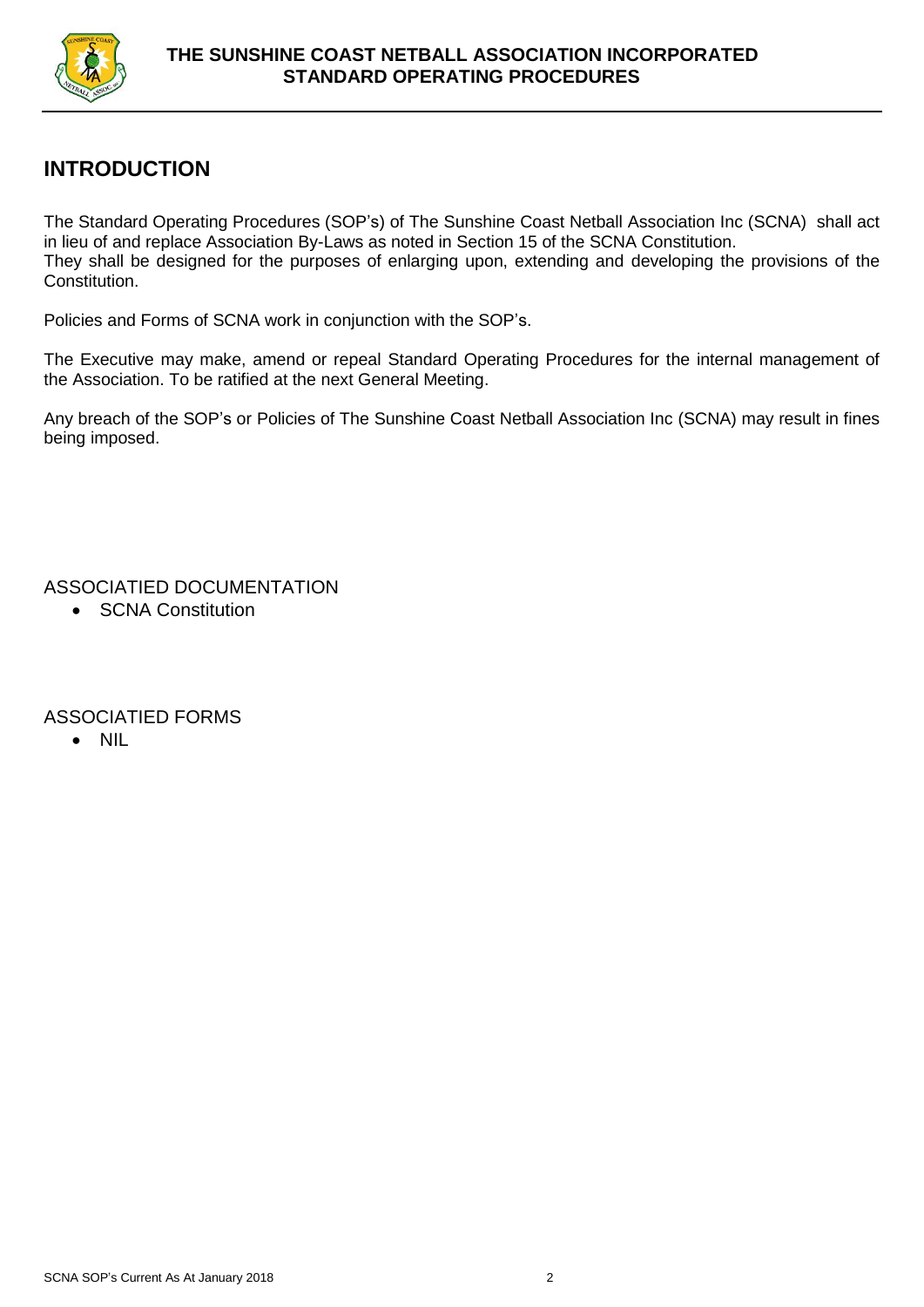

## **MEETINGS OF THE ASSOCIATION**

For more information regarding the conducting of meetings of the Association refer to the following:

- Annual General Meeting (AGM) Constitution Section 11 & Section 6 C
- General Meetings Constitution Section 13
- Executive Meeting Constitution Section 10
- Special General Meetings Constitution Section 12

## **Ballots**

When a ballot is required the following procedure shall be followed:

- (a) Blank ballots will be available at least two (2) weeks prior to the AGM.
- (b) The President shall appoint a Returning Officer and two (2) Scrutineers to count votes and notify the chair of the result.
- (c) The ballot papers are to be destroyed immediately after the voting.
- (d) The Returning Officer and Scrutineers are to have no affiliation with any candidate standing for a position.

## **Standing Order For Meetings**

- (a) A delegate wishing to speak shall stand when addressing the Chairperson. A delegate wishing to move a motion shall rise and address the Chair and shall take her seat if called to order by the Chairperson.
- (b) A motion must be seconded before it is debated and shall not then be withdrawn without the consent of the seconder. A motion or amendment having been moved and seconded then may be debated.
- (c) Any amendment shall be considered before the original motion. On the adoption of any amendment (such amendment shall be held to have squashed the original motion) and for all purposes of subsequent discussion, the amendment so carried shall be regarded as an original motion.
- (d) No amendment shall be received by the Chairperson which does not relate to the substance of such motion, or which is a direct negative to the motion tabled.
- (e) On any delegate rising to a point of order during a discussion, the speaker shall resume her seat and the delegate rising shall state the point of order when the chairperson shall rule thereon, which ruling shall be final unless challenged by a formal motion submitted to the meeting.
- (f) When two (2) or more delegates rise to speak at the same time the chairperson shall decide who is entitled to the floor. No delegate shall speak more than once to any motion or amendment, with the exception of the mover of the original motion, who shall have the right of reply. No more than two (2) other speakers shall follow successively on the same side either for or against the question. If the mover having so spoken and there then being no speaker to take the opposite view, the question shall be put forthwith.
- (g) It shall be competent at any time during the debate for a member to rise and move without discussion "That the question be now put" which, only duly being seconded and carried, shall entail the submission of the motion at once to the meeting after the mover of the motion has replied.
- (h) No motion to suspend the Standing Orders of the business shall be entertained except by consent of the majority present.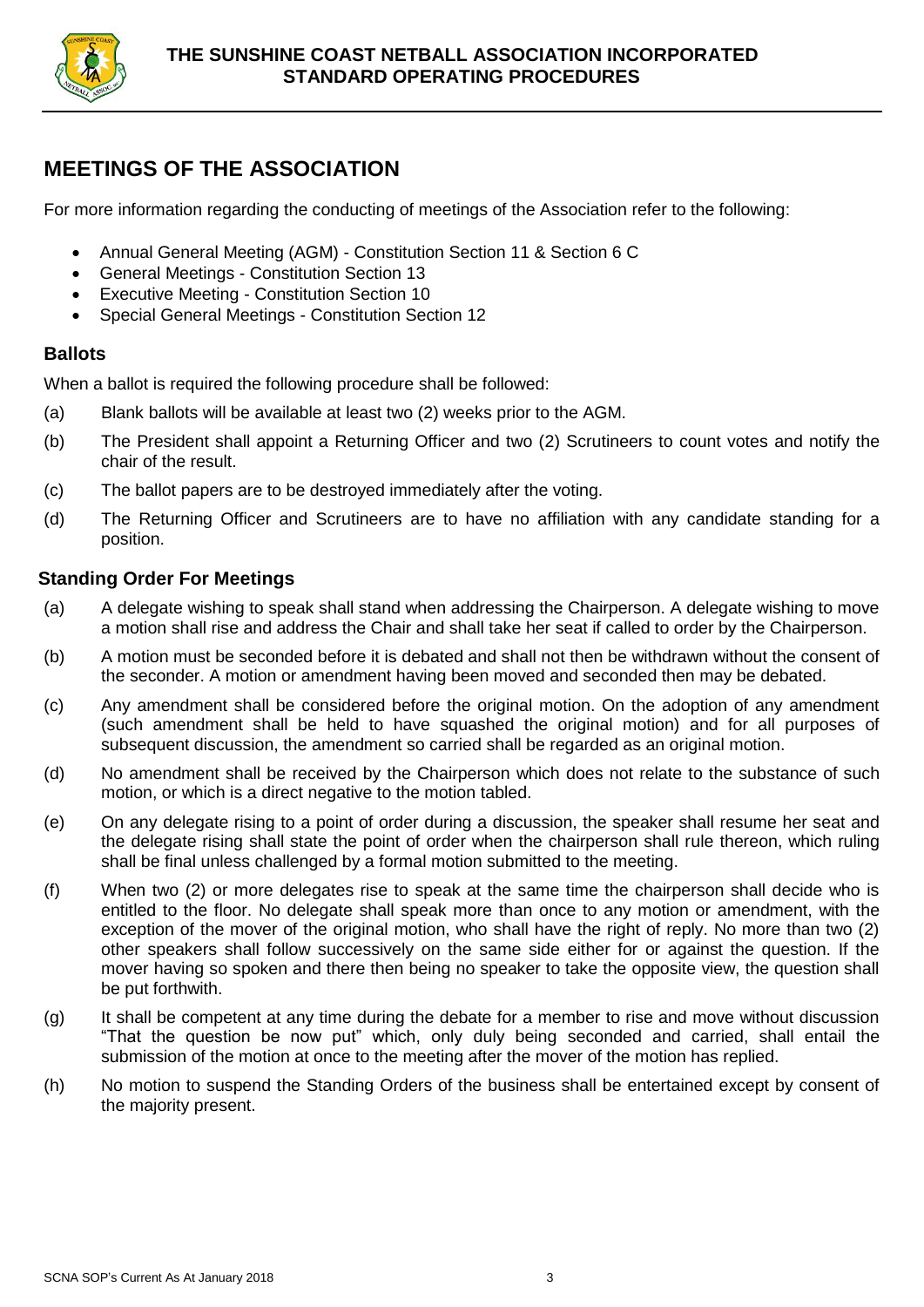

## **Meetings of the Management Committee/Sub Committees**

- (a) The Management Committee will meet as directed by the Executive.
- (b) The order of business of the meetings of the Management Committee shall be:
	- 1. Recording of attendance and apologies.
	- 2. Minutes of previous meeting.
	- 3. Discussion of business arising there from.
	- 4. Correspondence.
	- 5. Finance Report.
	- 6. Reports.
	- 7. General Business.
- (c) At every meeting of the Management Committee a quorum of half the present Management Committee members plus one, must be present to conduct a meeting. If within half an hour of the time appointed for the commencement of the Management Committee meeting,
- (d) A quorum is not present the meeting shall lapse to a date and time to be fixed.
- (e) The President shall preside as Chairman at every meeting of the Management Committee or if there is no President the Vice President shall be Chairman, or if not present the members may choose one of their number to chair the meeting.
- (f) Guidelines for calling a special general meeting of the Management Committee Refer to Special Meetings section 12 of the constitution.
- (g) A member of the Management Committee shall not vote in respect of any contract or proposed contract with the Association in which she is interested or any matter arising thereout.
- (h) The Management Committee may delegate any of its powers to a subcommittee consisting of such members of the Association as the Executive Committee thinks fit. Any subcommittee shall conform to all Constitution and Standard Operating Procedures of the Association.
- (i) A subcommittee may meet and adjourn as it thinks proper or as directed by the Executive.
- (j) In the case of equality of votes the Convenor of the subcommittee shall have the casting vote.
- (k) All votes and decisions/recommendations made at a Management or Sub committee meeting must be submitted to the Executive for approval and ratification prior to action or notification.
- (l) All acts done by any meeting of the Management or a subcommittee or by any person acting as a member of such, where it is afterwards discovered that there was some defect in the appointment of any such a member, or that the member were disqualified, be as valid as if every person had been duly appointed and was qualified to be a member of the such Committee.

ASSOCIATED DOCUMENTATION

- **SCNA Constitution**
- SOP 03 Executive Committee
- SOP 06 Sub-committees

- Meeting Agenda Template
- Meeting Minutes Template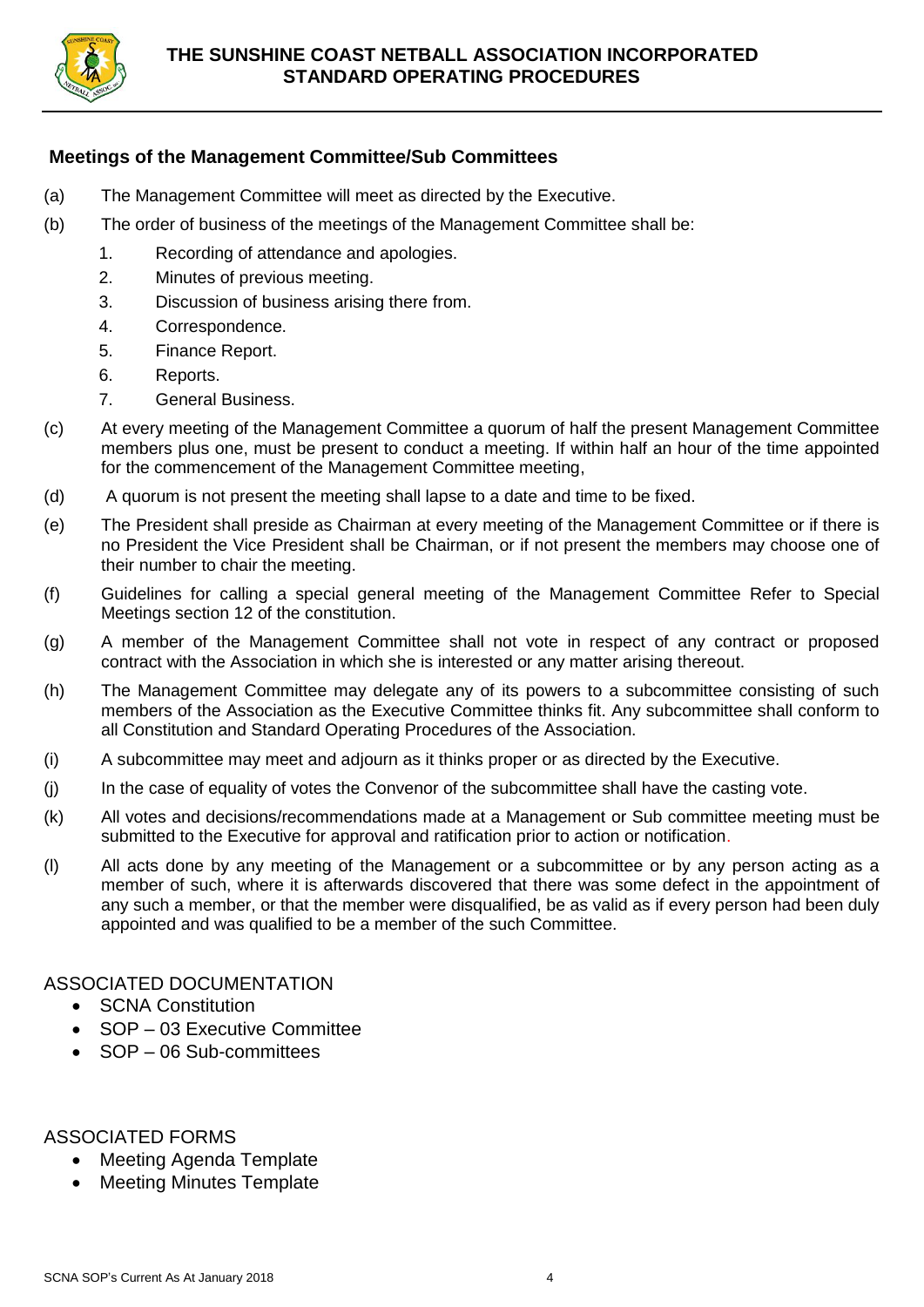

## **EXECUTIVE MEMBERS**

The following positions may be elected at the AGM:

President

- Vice President
- **Secretary**
- **Treasurer**
- **Registrar**

## **Roles of Executive**

The role of the Executive Committee is to:

- (a) Manage the affairs and business of the Association in a professional and unbiased manner for the improvement of the Association and its members.
- (b) Act at all times within the bounds of the Constitution.
- (c) Confer on business arising from Management, Special General, General, QNA Regional and QNA meetings.
- (d) Deal with any other urgent business which might be bought to their attention by sub committees and paid personnel.
- (e) Distribute a Duty Statement to all Committee Members.
- (f) Elect Representative Team Officials.
- (g) Appoint Selection Committee for representative teams.
- (h) Appoint sub-committees when necessary.
- (i) Appoint paid personnel as necessary.
- (j) Establish and maintain relationships with Community Partners, Council and Affiliated Clubs.
- (k) Refer to section 6 to 10 of the SCNA Constitution for further information.

## **Duties of Executive Committee**

#### **President**

The President shall:

- (a) Abide by the Constitution, SOP's, Policies and Codes of Behavior of the Association at all times.
- (b) Attend all meetings of the Association wherever possible and carry out all directions given at such meetings.
- (c) Provide leadership and direction to the committee members in the execution of their duties.
- (d) Preside at all meetings of the Association where possible in accordance with the Constitution.
- (e) Be an ex-officio member of all sub-committees.
- (f) Be responsible for submission for Government subsidies/grants and sponsorship.
- (g) Represent the Association at all meetings deemed relevant by the Executive Committee.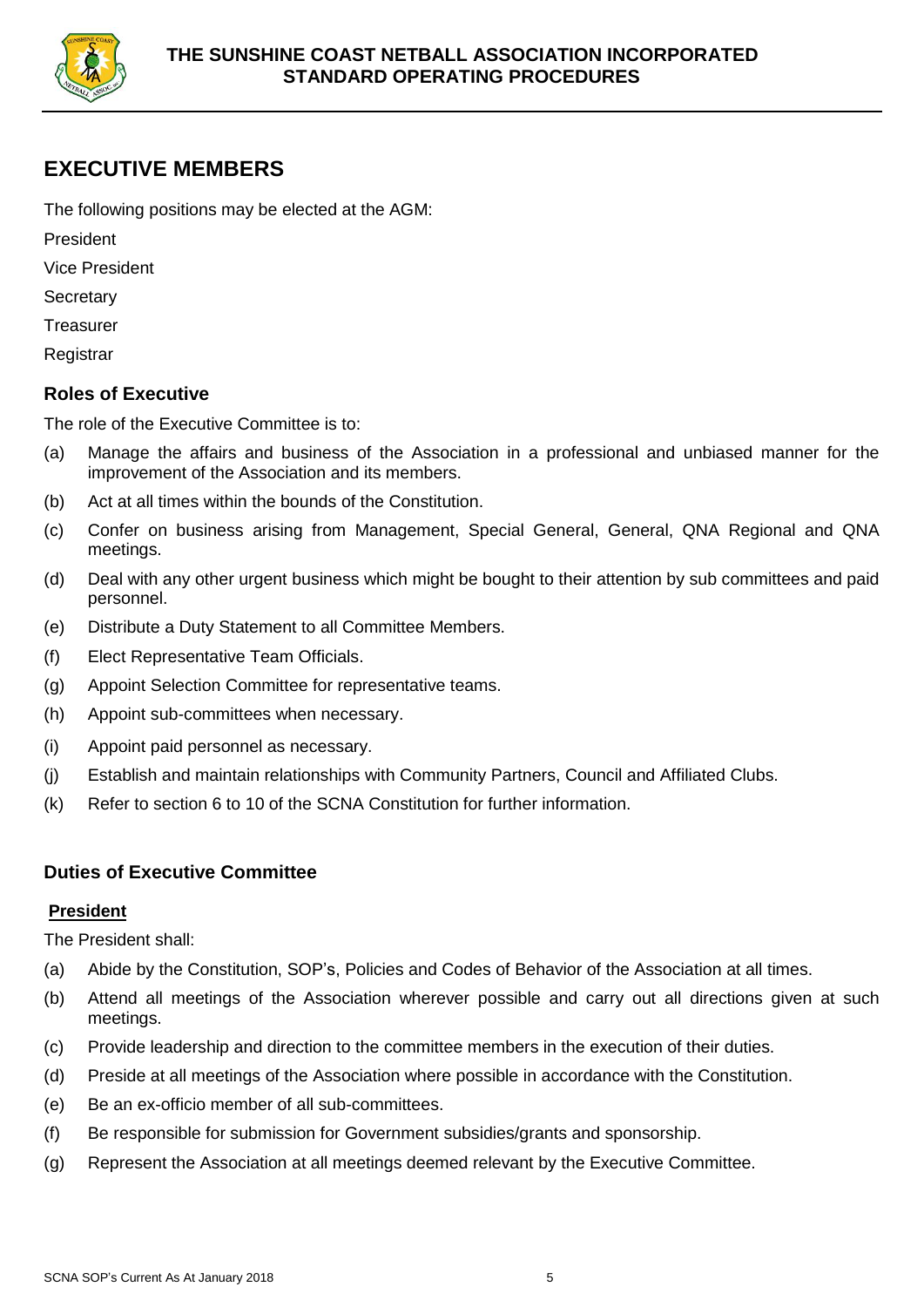

## **Vice President**

The Vice President shall:

- (a) Abide by the Constitution, SOP's, Policies and Codes of Behavior of the Association at all times.
- (b) Attend all meetings of the Association wherever possible and carry out all directions given at such meetings.
- (c) In the absence of the President, preside over meetings.
- (d) Represent the Association at meetings deemed relevant by the Executive Committee.
- (e) Further duties of the Vice President shall be defined by the Executive.

## **Secretary**

The Secretary shall:

- (a) Abide by the Constitution, SOP's, Policies and Codes of Behavior of the Association at all times.
- (b) Attend all meetings of the Association wherever possible and carry out all directions given at such meetings.
- (c) Carry out all other duties as may be required under the Constitution.
- (d) Attend to the clerical work of the Association, assisted by such persons, as the Executive Committee shall appoint.

In conjunction with Office Manager, the Secretary shall also be responsible for:

- (e) Issuing all notices of meetings in accordance with the Constitution and SOP's accompanied by an agenda.
- (f) Organising the recording, duplicating and distribution of the Agenda and Minutes of the Association Meetings.
- (g) Maintaining the minutes and records of proceedings of all meetings of the Association including Sub-Committees and produce them as requested.
- (h) Maintaining a record of membership for application of Life and Honorary Membership. Submit applications for such to the Executive Committee. Refer to Section 5 Membership A (4) (5).
- (i) Maintaining a record of current Life Members.
- (j) Conducting correspondence of the Association including collection, distribution and filing of mail.
- (k) Maintaining a record of Affiliated Club Committee members of the Association.
- (l) Maintaining a record of other associations where possible.
- (m) Receiving and placing before the Executive Committee all applications for other membership.

#### **Treasurer**

The Treasurer shall:

- (a) Abide by the Constitution, SOP's, Policies and Codes of Behavior of the Association at all times.
- (b) Attend all meetings of the Association wherever possible and carry out all directions given at such meetings.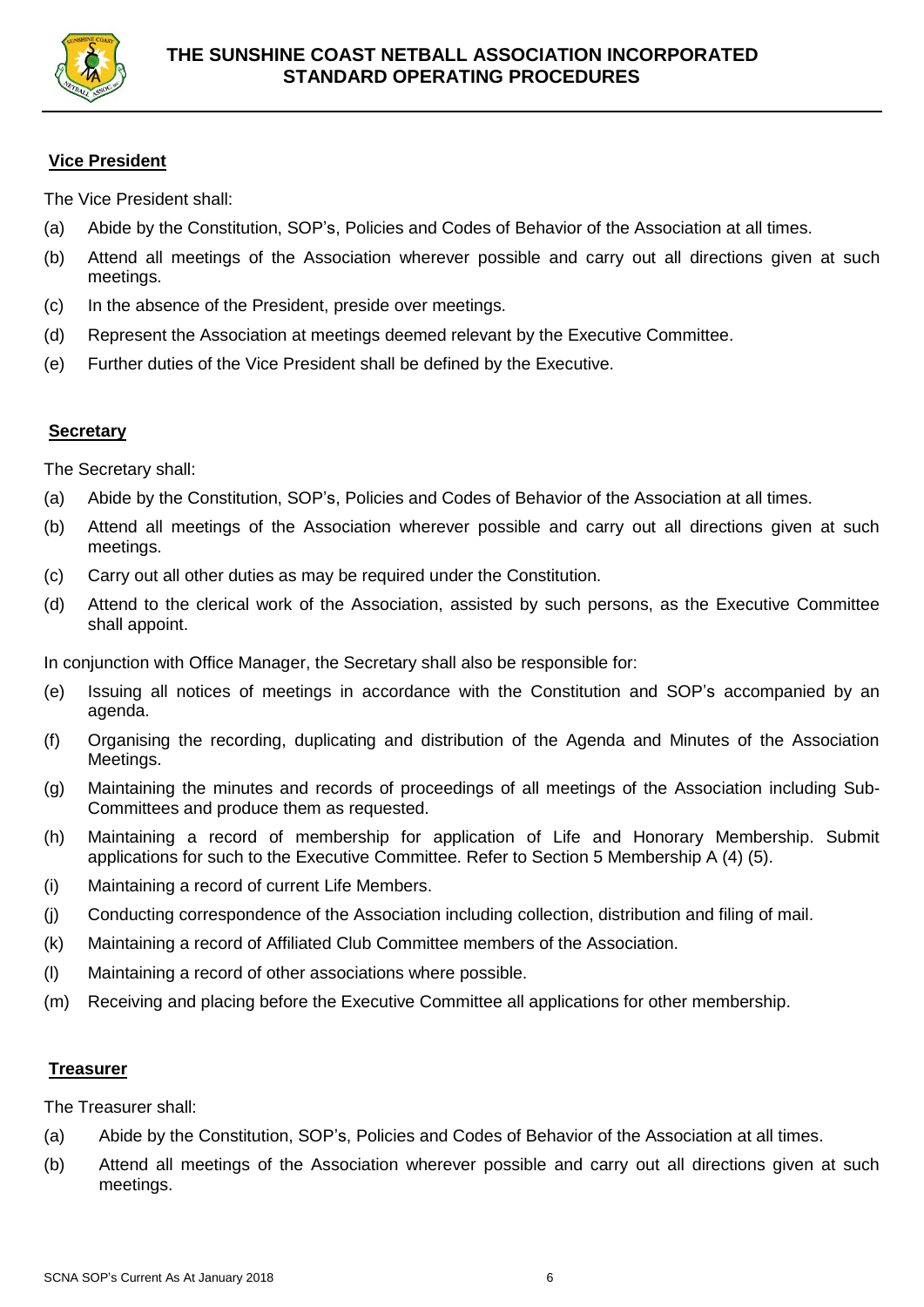

## **Treasurer**

In conjunction with the Finance Office, the Treasurer shall also be responsible for:

- (c) Maintaining all books and accounts of the Association and prepare a statement of receipts and expenditure for presentation to General and Executive meetings.
- (d) Ensuring receipts are issued for all monies received. Pay such money into the bank as soon as practical and produce the bank statements and finance report at each Executive Committee and General meeting.
- (e) Payment of all accounts incurred by the Association.
- (f) Preparing a balance sheet for the inspection and signature of the Auditor and presenting the Audit Report at the AGM.
- (g) Presenting all books of accounts at any time to the members on fourteen (14) days' written notice.
- (h) Holding petty cash in the amount determined by the Executive Committee and maintaining a statement of expenditure to be presented to the Executive Committee as required.
- (i) Preparing a budget for discussion and approval at the Executive Finance meeting to be held before the Annual General Meeting.

#### **Registrar**

The Registrar shall:

- (a) Abide by the Constitution, SOP's, Policies and Codes of Behavior of the Association at all times.
- (b) Attend all meetings of the Association wherever possible and carry out all directions given at such meetings.
- (c) Chair Fixtures sub-committees and report to the Executive as required.
- (d) Chair the Grading Committee.
- (e) Prepare and report to General Meetings of the Association.
- (f) Liaise with recorders and make a final decision regarding the playing of fixtures during wet weather and extenuating circumstances, having due regard to players safety.

In conjunction with the Fixtures Administrator, the Registrar shall be responsible for:

- (g) Supervising and liaising with the Recorders and Media Relations Officer when necessary.
- (h) Maintaining current lists of all registrations and complete records of all fixtures conducted by the Association.
- (i) Maintaining a register of colours and uniforms of affiliated clubs.
- (j) Maintaining annual records of all competition match results as required.
- (k) Organising and attending sign-on's.
- (l) Organising meetings with Club Delegates at beginning of each season.
- (m) Organising, preparing and conducting the Fixtures Forum as required.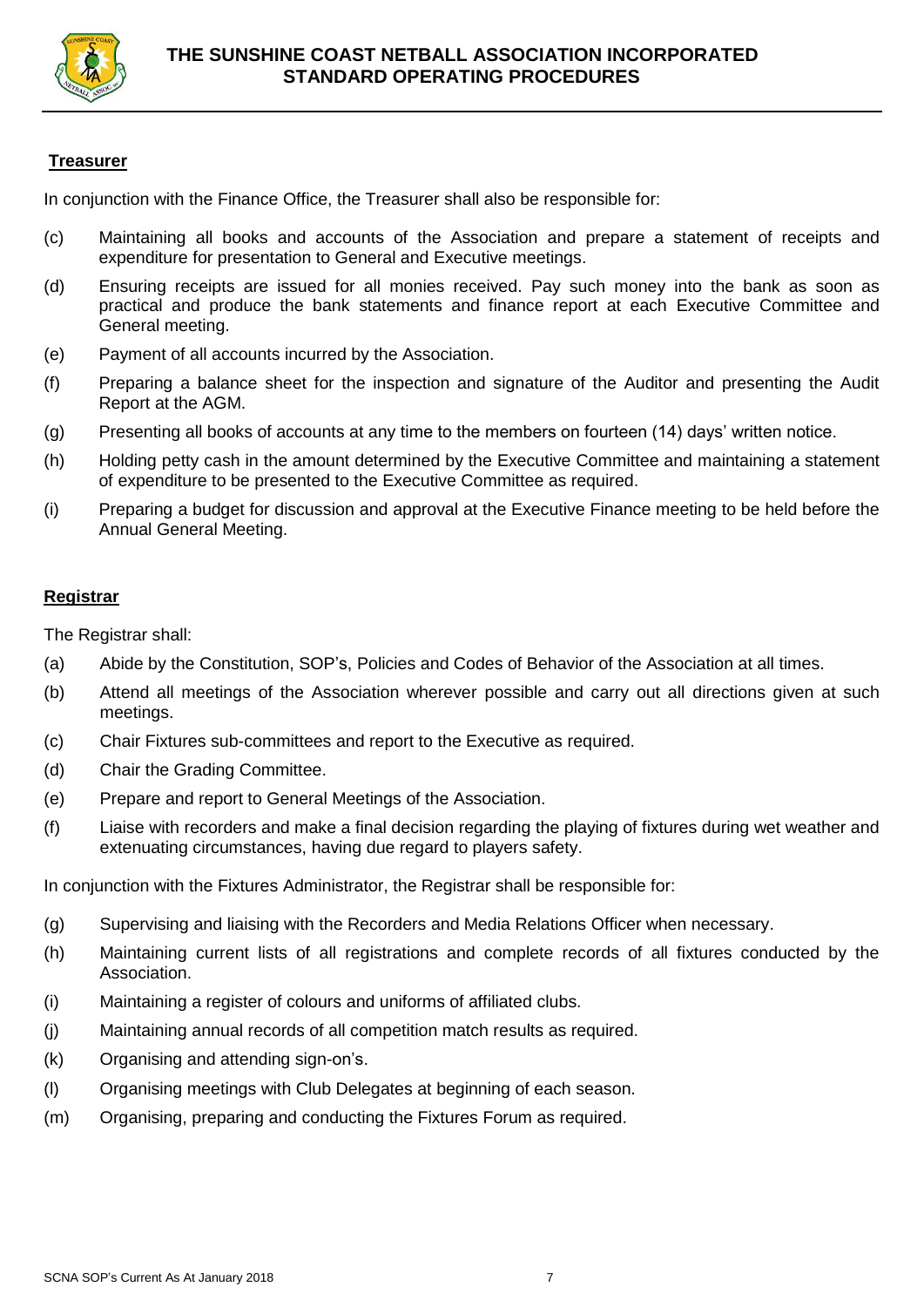

ASSOCIATED DOCUMENTATION

- SCNA Constitution
- All SOP's

- Meeting Agenda Template
- Meeting Minutes Template
- SCNA Letter Head Template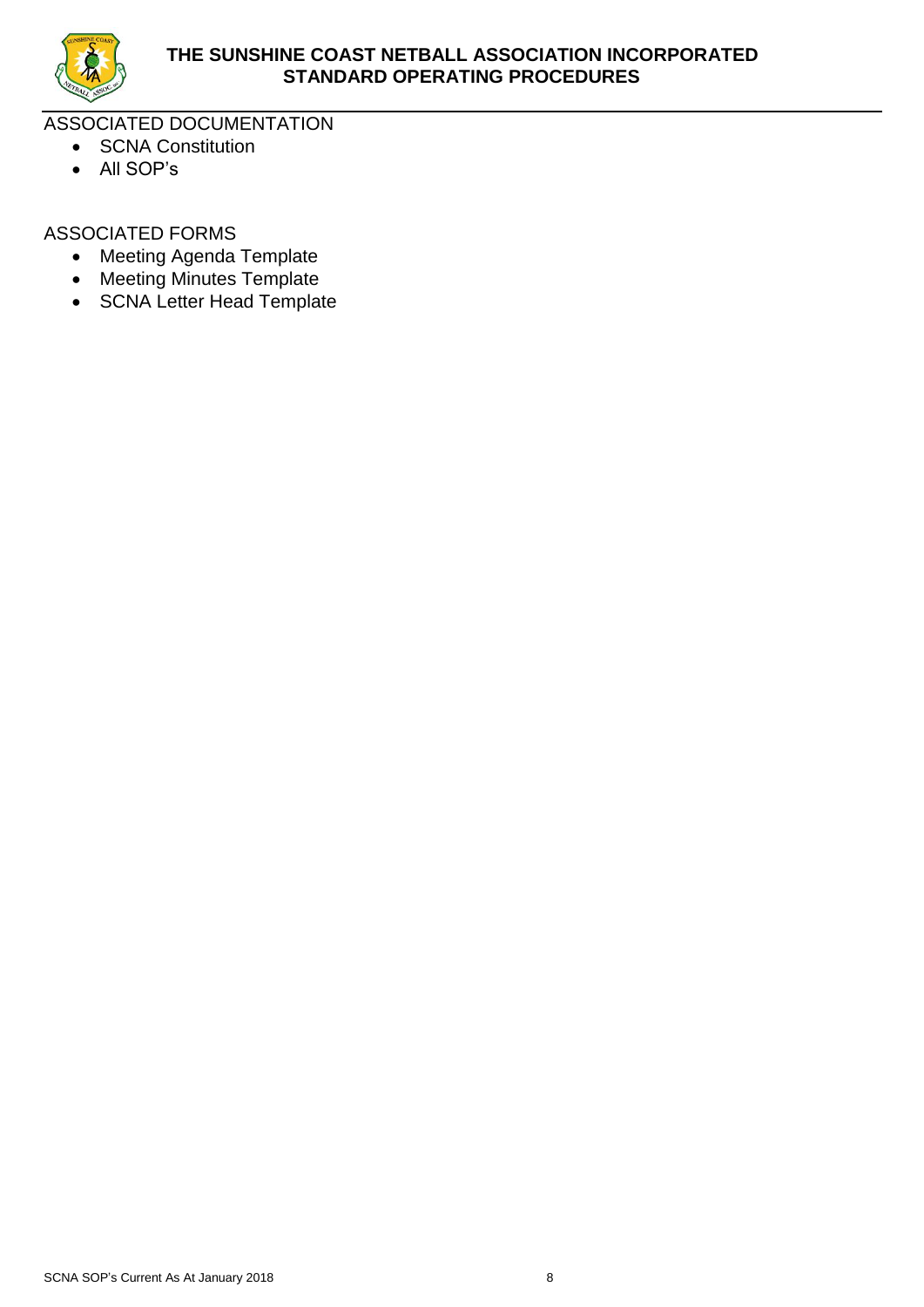

## **PAID PERSONNEL**

The Executive may appoint Paid Personnel as required to help manage the affairs of the Association. Terms of appointment shall be made in writing and amount paid shall be as directed by the Executive. All Paid Personnel shall submit a timesheet on a fortnightly basis unless otherwise directed by the Executive.

## **Office Manager**

The Office Manager shall: -

- (a) Abide by the Constitution, SOP's, Policies and Codes of Behaviour of the Association at all times.
- (b) Carry out all duties as directed by the Executive.
- (c) Maintain the day to day running of the Association including ensuring the office is opened as directed by the executive.
- (d) Attend meetings of the Association as directed by the Executive and action all required tasks.
- (e) Be responsible for carrying out the duties of any management position not filled.
- (f) Be an Insurance Delegate and assist members with claim/s.
- (g) Be responsible for all current insurance policies with regard to the Association's assets, including Public Liability.
- (h) Maintain a written record of all Constitution and SOP's of the Association and amendments thereto, including the date of such amendments.
- (i) Liaise with the canteen convenor to ensure there is adequate staffing for the canteen at all events.
- (j) Organise the maintenance of courts as required including line marking.
- (k) Be responsible for court usage/hire outside of designated fixture times.
- (l) Liaise with the "Development Officer Sunshine Coast Regional Council" to organise all work necessary for the upkeep of the Association grounds and clubhouse and report to the Executive.
- (m) Maintain social media sites of the Association.

In conjunction with the Secretary, the Office Manager shall also be responsible for:-

- (n) Maintaining and recording all inward and outward correspondence.
- (o) Maintaining a record of Affiliated Club Committee members of the Association.
- (p) Maintaining the minutes and records of proceedings of all meetings of the Association including Sub-Committees and produce them as requested.
- (q) Organising the recording, duplicating and distribution of the Agenda and Minutes of the Association Meetings.
- (r) Maintaining a record of other associations.

In conjunction with other relevant members, the Office Manager shall also be responsible for:

- (s) Ensuring submission of carnival dates to Executive for approval and forward dates to QNA.
- (t) Maintaining Petty Cash in the amount determined by the Executive Committee. A statement of expenditure shall be prepared and presented to Executive as required.
- (u) Keeping a record of names and addresses of Committee members of all affiliated clubs of the Association.
- (v) Ensuring appropriate forms/paperwork are completed and filed for umpire registration, training, assessments and National badging.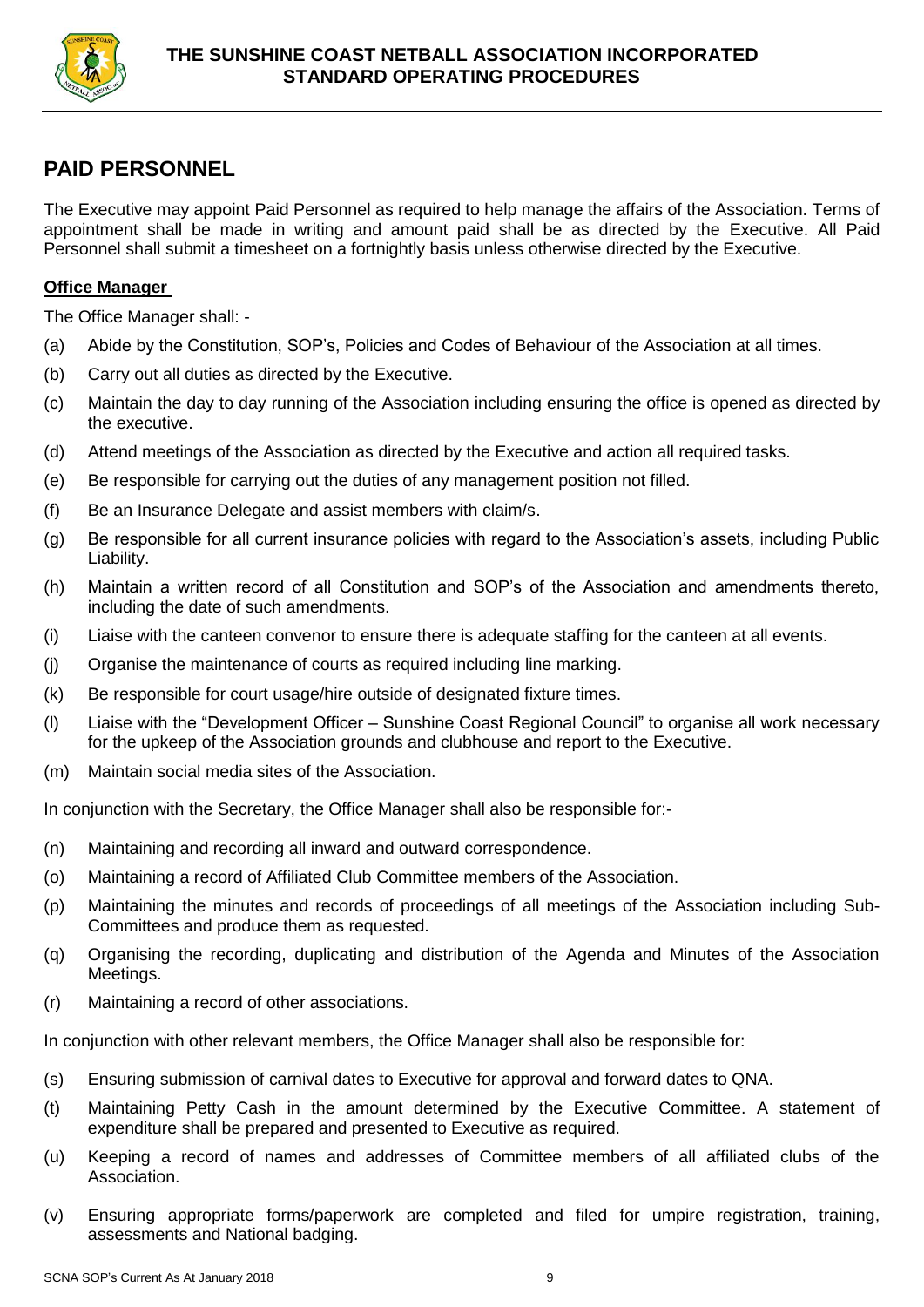

## **THE SUNSHINE COAST NETBALL ASSOCIATION INCORPORATED STANDARD OPERATING PROCEDURES**

- (w) Maintaining a database of all accredited coaches and umpires within the Association including all club coaches.
- (x) Ensuring that all First Aid kits including representative kits are well stocked at all times.
- (y) Arrange transport and accommodation pertaining to all representative commitments. Complete paperwork and communications necessary and keep duplicate copies.
- (z) Ordering and distributing representative uniforms to players and officials. Maintaining appropriate records and accounts.
- (aa) Preparing and co-ordinating the Rep Forum to be conducted at the end of the Representative season.
- (bb) Completing NetSetGo! Center Accreditation paperwork and submitting to QNA as required.
- (cc) Ensuring that all SCNA officials, including Representative Officials are registered with QNA at the beginning of the calendar year.

## **Fixtures Administrator**

The Fixtures Administrator shall:-

- (a) Abide by the Constitution, SOP's, Policies and Codes of Behaviour of the Association at all times.
- (b) Carry out all duties as directed by the Executive.
- (c) Attend meetings of the Association as directed by the Executive and action all required tasks.

In conjunction with the Registrar, the Fixtures Administrator shall also be responsible for: -

- (d) Preparing and administering paperwork for graders and grading meetings/fixtures.
- (e) Preparing meetings during the year for Club Delegates and coaches, scorers etc.
- (f) Administering to all member registrations and maintaining complete records of all fixtures conducted by the Association.
- (g) Maintaining a register of all uniforms and colours of affiliated clubs and teams.
- (h) Preparing all competition draws and maintaining annual records of all competition match results.
- (i) Preparing and supervising as required fixtures and fixture events, ensuring paperwork is kept up to date.
- (j) Arranging trophies/awards for end of season presentations.
- (k) Ensuring a court roster is displayed in the office for all fixtures.
- (l) Organising and preparing sign-on's.
- (m) Organising and preparing Fixtures Forum as required.
- (n) Liaising with recorders to ensure all game scores and data are recorded.
- (o) Liaising with finance officer/treasurer to ensure all invoices and registration fees are processed.
- (p) Liaising with RDO regarding requirements for TID and prepare paperwork for selections.
- (q) Ensuring all members comply with the SCNA Constitution, SOP's and Policies relating to fixtures.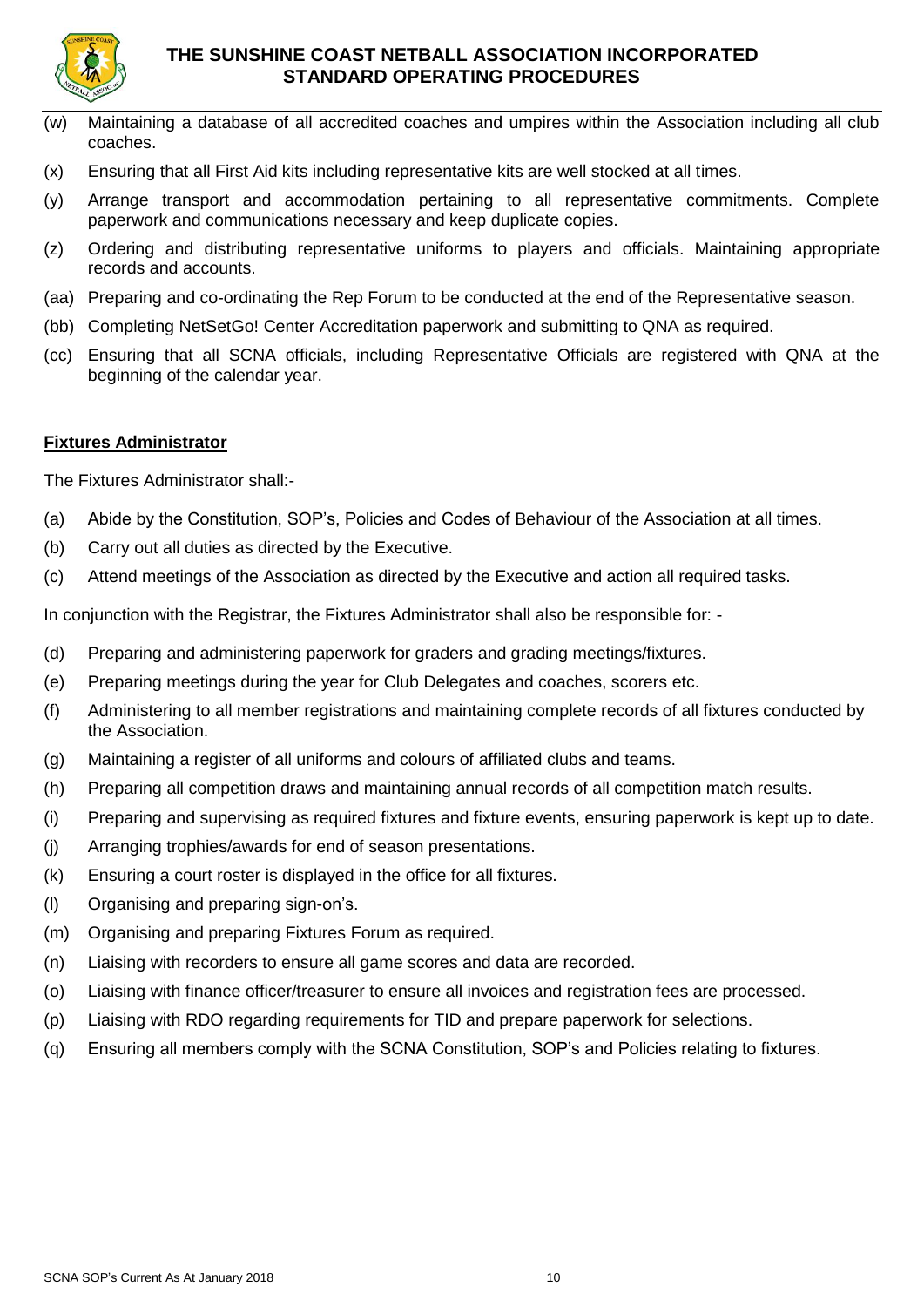

## **Finance Officer**

The Finance Officer shall:

- (a) Abide by the Constitution, SOP's, Policies and Codes of Behaviour of the Association at all times.
- (b) Carry out all duties as directed by the Executive.
- (c) Undertake the duties of the Treasurer for the duration of any absence until their return or the election of another Treasurer.

In conjunction with the Treasurer, the Finance Officer shall also be responsible for:

- (d) Maintaining the bookwork and accounts of the Associations financials and prepare documents for the Auditor and Meetings as required.
- (e) Maintaining up to date records for taxation purposes.
- (f) Preparing budget figures for discussion at Executive Finance meeting.
- (g) Furnishing all books of account at any time to the office bearers on fourteen (14) days' notice.
- (h) Maintaining a record of hours worked for paid personnel, prepare and distribute wages and maintain the records.
- (i) Entering all umpire payment details to be paid at the end of each month.

## **Representative Development Officer**

The Representative Development Officer shall: -

- (a) Abide by the Constitution, SOP's, Policies and Codes of Behaviour of the Association at all times.
- (b) Carry out all duties as directed by the Executive.
- (c) Be available to attend meetings as directed by the executive.
- (d) Serve a min. 2 year term where possible.
- (e) Liaise with Rep Convenor/s as required.

In conjunction with and/or as directed by the Executive, the RDO shall also be responsible for: -

- (f) Attending all Rep Trials and preside as Chairperson of the Representative Selection Panel.
- (g) Organising, co-ordinating and attending the Rep Bonding event.
- (h) Attending and assisting coaches at all major carnivals.
- (i) Attending minor carnivals as required.
- (j) Attending and assisting coaches/players at training sessions during the season as required.
- (k) Liaising regularly with all representative Coaches and provide feedback and support.
- (l) Obtaining reports from Representative Coaches at the close of the Representative Season.
- (m) Meeting and consulting with coaches in regards to replacement players as per policy.
- (n) Submitting an annual report to the Executive at the conclusion of the Representative Season.

In conjunction with other Paid Personnel, the RDO shall also be responsible for: -

- (o) Organising and co-ordinating Rep Forums following the Rep season.
- (p) Organising and attending TID.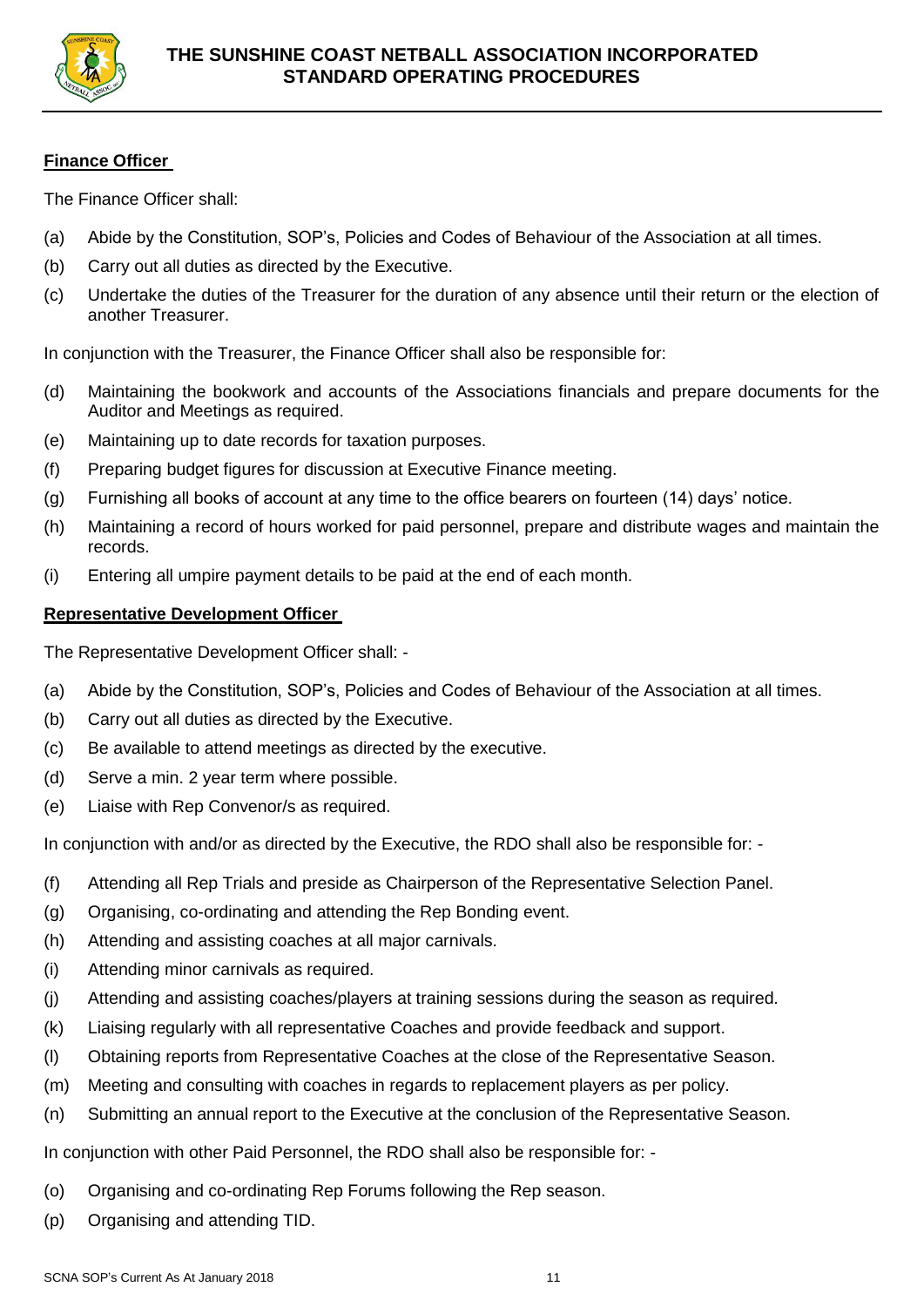

## **Head Selector**

The Head Selector shall: -

- a) Abide by the Constitution, SOP's, Policies and Codes of Behaviour of the Association at all times.
- b) Carry out all duties as directed by the Executive.
- c) Be available to attend meetings as directed by the executive.
- d) Liaise with Office Manager as required.

In conjunction with and/or as directed by the Executive and in the absence of an RDO, the Head Selector shall be responsible for: -

- e) Attending all Rep Trials and presiding as Chairperson of the Representative Selection Panel.
- f) Organising the times, format and documentation required for trials.
- g) Attending any carnivals as directed by the Executive.
- h) Meeting and consulting with coaches in regards to replacement players as per policy.

In conjunction with the Office Manager, the Head Selector shall also be responsible for: -

- i) Reviewing any application stating extenuating circumstances for non-attendance at any trial date.
- j) Inviting players to attend trials based on approval of extenuating circumstances.
- k) Obtaining reports from Representative Coaches at the close of the Representative Season.

#### **Independent Selector**

The Independent Selector shall:-

- a) Abide by the Constitution, SOP's, Policies and Codes of Behaviour of the Association at all times.
- b) Carry out all duties as directed by the Executive.
- c) Have no affiliation with any other Association or affiliated club team for the term of the contract.
- d) Not coach an affiliated club team for the duration of the representative season.
- e) Attend all Rep Trials and be part of the Selection Panel.
- f) Attend any carnivals as directed by the Executive.

#### **Umpire Allocations Officer**

The Umpire Allocations Officer shall:-

- (a) Abide by the Constitution, SOP's, Policies and Codes of Behaviour of the Association at all times.
- (b) Carry out all duties as directed by the Executive.
- (c) Be a Nationally Accredited umpire with current accreditation if possible, or competent as deemed by the Executive.
- (d) Foster the growth and raise the standards of umpiring in the Association.
- (e) Be available to handle any queries, questions or concerns that may arise during fixtures from any member of the Association or spectator.
- (f) Attend General Meetings of the Association and present a report as required.
- (g) Provide a report for the Annual Report.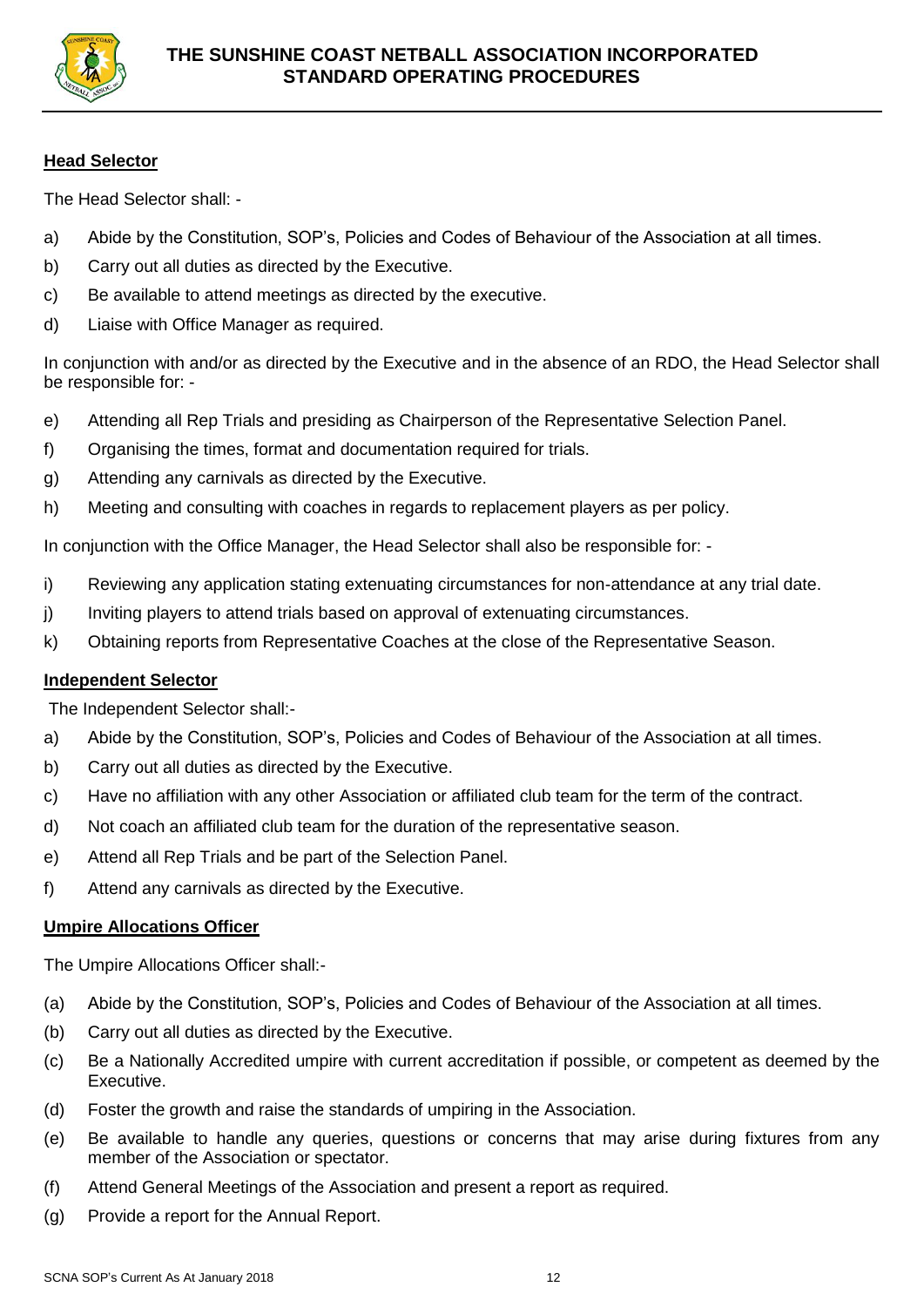

## **THE SUNSHINE COAST NETBALL ASSOCIATION INCORPORATED STANDARD OPERATING PROCEDURES**

In conjunction with the Office Manager, the Umpire Allocations Officer shall also be responsible for:-

- h) Maintaining a data base of all umpires within the Association.
- i) Ensuring suitable umpires are allocated to all games in the Day/Night competitions. Prepare a duty roster in advance and distribute to umpires.
- j) Ensuring Mentors are allocated appropriately to Umpires in the Day/Night competitions.
- k) Dealing with any umpiring enquires or disputes in accordance with SCNA Policies.
- l) Ensuring appropriate information is made available to all umpires regarding theory and practical assessments, carnivals, camps, trials and representative dates.
- m) Ensuring all umpires are allocated for trials, TID and all other representative events.
- n) Organising umpire assessments in accordance with SCNA Umpire Pathways and Policies.
- o) Ensuring appropriate forms/paperwork are completed for umpire assessments and National Testing.
- p) Organising and co-ordinating the Beginner Umpires Workshop.

## **First-Aid Officer/Company**

The First Aid-Officer/Company shall:-

- a) Abide by the Constitution, SOP's, Policies and Codes of Behaviour of the Association at all times.
- b) Carry out all duties as directed by the Executive.
- c) Hold current Sports Medicine Australia Accreditation.

#### **Canteen Convenor**

The Canteen Convenor shall be responsible for:-

- (a) Abiding by the Constitution, SOP's, Policies and Codes of Behaviour of the Association at all times.
- (b) Carry out all duties as directed by the Executive.

In conjunction with Paid Office Personnel, the Canteen Convenor shall also be responsible for: -

- (c) Operating the canteen on all dates as specified at the beginning of each season.
- (d) Stocking, preparing and selling of items from the canteen.
- (e) Banking all monies received, operating a float and maintaining petty cash.
- (f) Completing daily register tallies and associated paperwork including time sheets.
- (g) Maintaining cleanliness of canteen to approved Health and Safety standards.
- (h) Notifying the Office Manager of any health and safety issues or accidents.
- (i) Ensuring all invoices are presented for payment.
- (j) Researching prices regularly.
- (k) Liaising with other users of canteen to ensure smooth operations.
- (l) Supervising all canteen staff.
- (m) Ensuring stock take is completed at the end of the year.

## **Canteen Staff**

The Canteen Staff shall: -

- (a) Abide by the Constitution, SOP's, Policies and Codes of Behaviour of the Association at all times.
- (b) Carry out all duties as directed by the Executive and Canteen Convenor at all times.

SCNA SOP's Current As At January 2018 13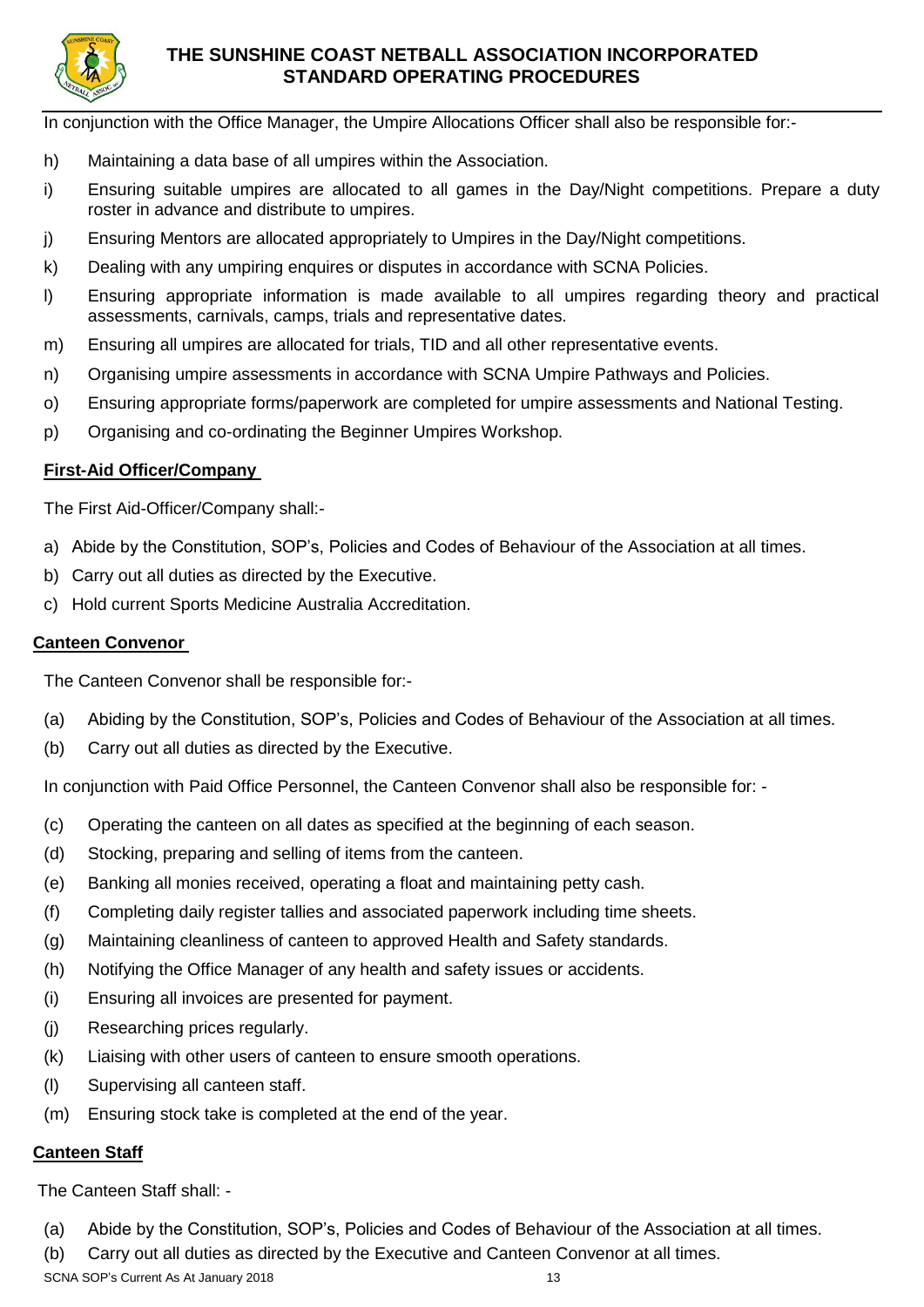

## ASSOCIATED DOCUMENTATION

• Job Description Templates

- Employee Contracts
- Employee time sheets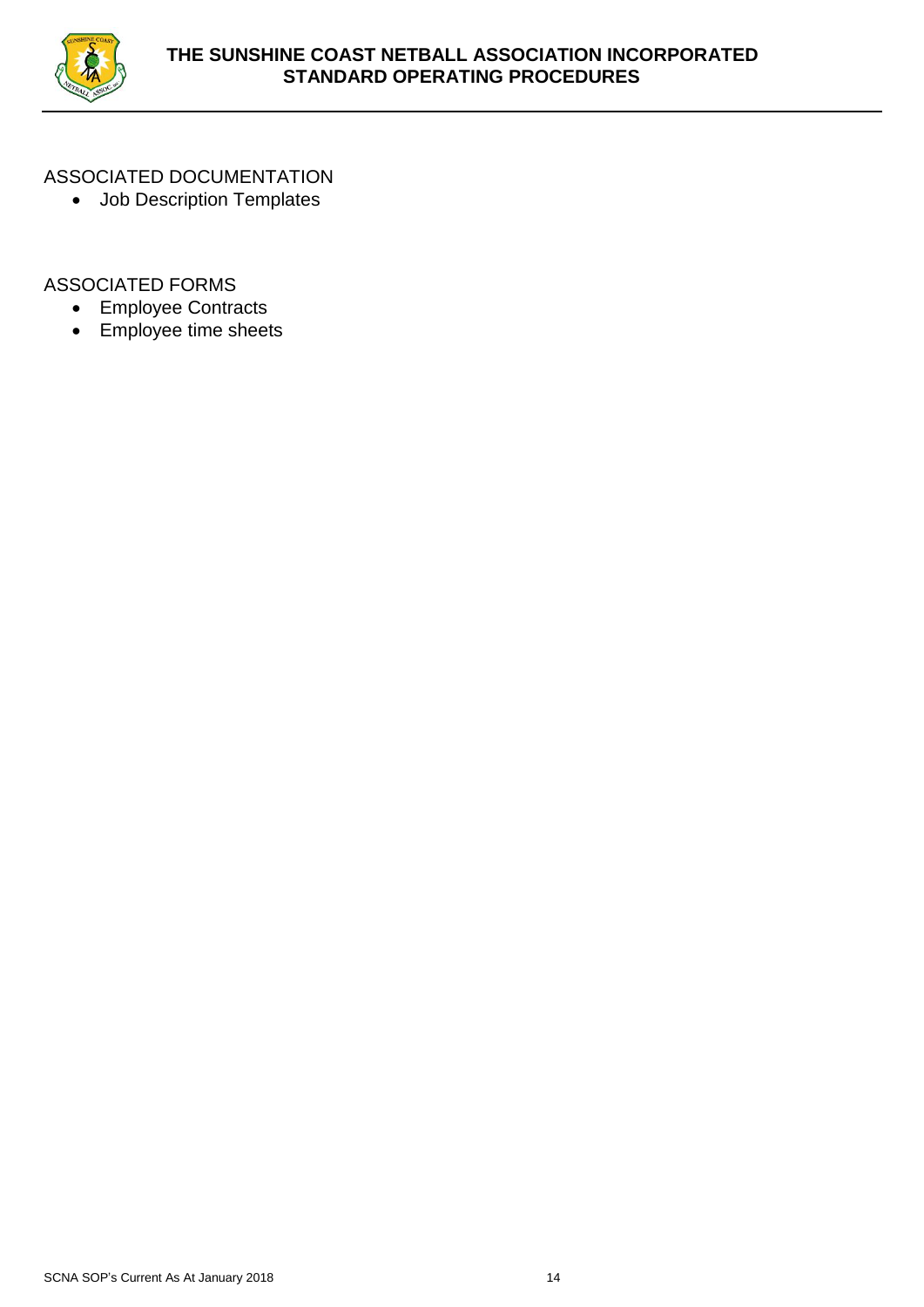

## **MANAGEMENT MEMBERS**

The following positions may be elected at the Annual General Meeting:-

Fixtures Development Officer (Coach and Player)

Recorders (Day, Night)

NetSetGo Gold and Green Convenor

NetSetGo Blue Convenor

Umpire Allocations Officer (refer to Paid Personnel)

Representative Convenor/s

Assistant Representative Convenor

Media Relations Officer

Fundraising Convenor

Carnival Convenor

## **Role of the Management Committee**

The role of the Management Committee is to:

- (a) Promote, encourage and manage netball within the Association.
- (b) Promote and manage netball competitions and carnivals.
- (c) Promote netball within our community.
- (d) Encourage sportsperson-like attitudes and behaviours within the Association.

#### **Duties of the Management Committee**

#### **Fixtures Development Officer (coach & player)**

The Fixtures Development Officer shall:

- (a) Abide by the Constitution, SOP's, Policies and Codes of Behavior of the Association at all times.
- (b) Carry out all duties as directed by the Executive.
- (c) Have current AANA accreditation (where possible) and assist club coaches with coaching advice whenever possible.
- (d) Be a member of the Coaching and Development Sub Committee. (moved from h to d)
- (e) Liaise with the Suncoast Regional Development Officer where necessary.
- (f) Attend General Meetings of the Association and present a report as required.
- (g) Provide a report for the Annual Report.

In conjunction with the Registrar, the Fixtures Development Officer shall also be responsible for:

- (h) Fostering the growth and raising the standards of the coaches and players in the Association.
- (i) Co-ordinating coach and player clinics within the Association.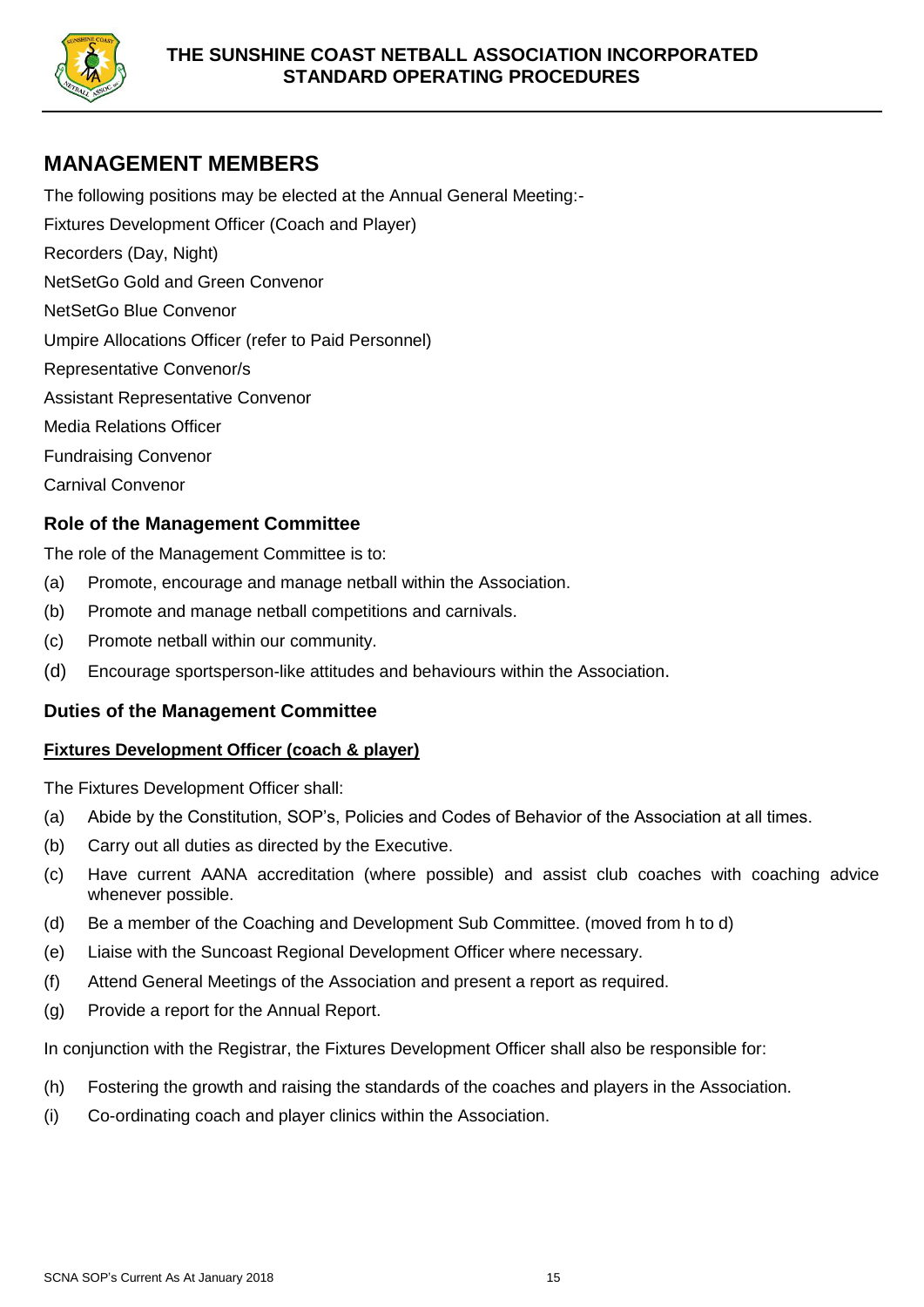

## **Recorder(s)**

The Recorder/s shall:-

- (a) Abide by the Constitution, SOP's, Policies and Codes of Behavior of the Association at all times.
- (b) Carry out all duties as directed by the Executive.
- (c) Manage the fixtures desk, answering general enquiries and other duties on the weekly task list.

In conjunction with the Fixtures Administrator and Registrar, the Recorder/s shall also be responsible for:-

(d) Recording score sheet data onto the data base.

## **NetSetGo (NSG) Gold and Green Convenor**

The NSG Gold and Green Convenor shall:-

- (a) Abide by the Constitution, SOP's, Policies and Codes of Behavior of the Association at all times.
- (b) Carry out all duties as directed by the Executive.
- (c) Attend General Meetings of the Association and present report as required.

In conjunction with the Fixtures Administrator and Registrar, the NSG Gold and Green Convenor shall also be responsible for:-

- (d) Liaising with NSG Gold and Green coaches, conducting coaches meetings and co-ordinating clinics.
- (e) Preparing a program as necessary and submit to Executive for approval.
- (f) Supervising all NSG Gold and Green Fixtures and assist with break-up.
- (g) Providing a report for the Annual Report.

## **NetSetGo (NSG) Blue Convenor**

The NetSetGo Blue Convenor shall:-

- (a) Abide by the Constitution, SOP's, Policies and Codes of Behavior of the Association at all times.
- (b) Carry out all duties as directed by the Executive.
- (c) Attend General Meetings of the AGM and present report as required.

In conjunction with Fixtures Administrator and Registrar, the NetSetGo Blue Convenor shall also be responsible for:-

- (d) Preparing a program as necessary and submit to Executive for approval.
- (e) Supervising the program with the assistance of the Representative Volunteers.
- (f) Organising and assisting with the end of season break-up.
- (g) Providing a report for the Annual Report.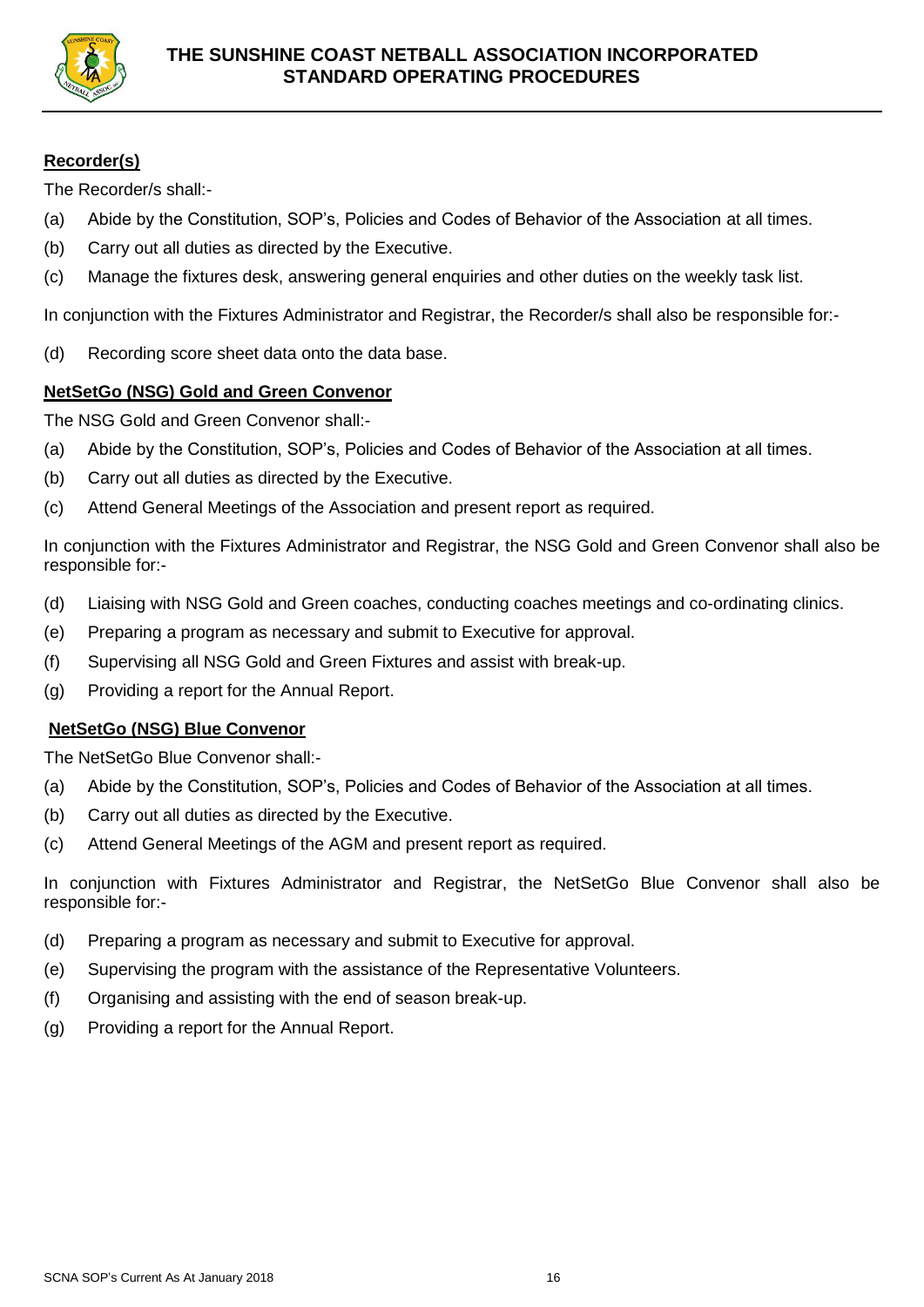

## **Umpire Allocations Officer**

Refer to SOP 04 – Paid Personnel

## **Representative Convenor/s**

This position may be shared as required. The Representative Convenor/s shall:-

- (a) Abide by the Constitution, SOP's, Policies and Codes of Behavior of the Association at all times.
- (b) Carry out all duties as directed by the Executive.
- (c) Ensure all representative players and officials abide by the Constitution, SOP's, Policies and Codes of Behavior of the Association.
- (d) Ensure representative teams and officials are kept up to date with all logistics for rep events.
- (e) Ensure that the Player Agreements and Medical Forms are distributed and returned duly executed and signed by a parent or guardian prior to the member taking part in any representative competition.
- (f) Attend all carnivals as required, ensuring medical records are available at all times.
- (g) Ensure all Team Managers are kept informed of all medical conditions and any changes.
- (h) Ensure appropriate medical aid is sought in the event of serious injury or illness while at representative events.
- (i) Attend representative teams meetings, trainings and submit a written report of representative trips to the Executive Committee as required.
- (j) Manage representative petty cash while at representative events and provide receipts to the Finance Officer.
- (k) Manage all equipment while travelling to and from Representative Carnivals. Ensuring all equipment is returned including coaches bags at the end of the representative season.
- (l) Conduct a stocktake at the end of each Representative season of all uniforms and rep equipment.
- (m) Attend General Meetings of the Association as required and present a report.
- (n) Provide a report for the Annual Report

In conjunction with the Office Manager, the Representative Convenor/s shall also be responsible for:-

- (o) Answering questions relating to Representative Teams logistics.
- (p) Ensuring the First Aid kits for representative teams are well stocked.
- (q) Arranging transport and accommodation pertaining to representative events. Complete all necessary paperwork and communicate information with relevant personnel.
- (r) Maintaining duplicate copies of passenger manifest and submit to Office Manager prior to departure.
- (s) Ordering and distributing representative uniforms to players and officials, maintaining appropriate records and accounts.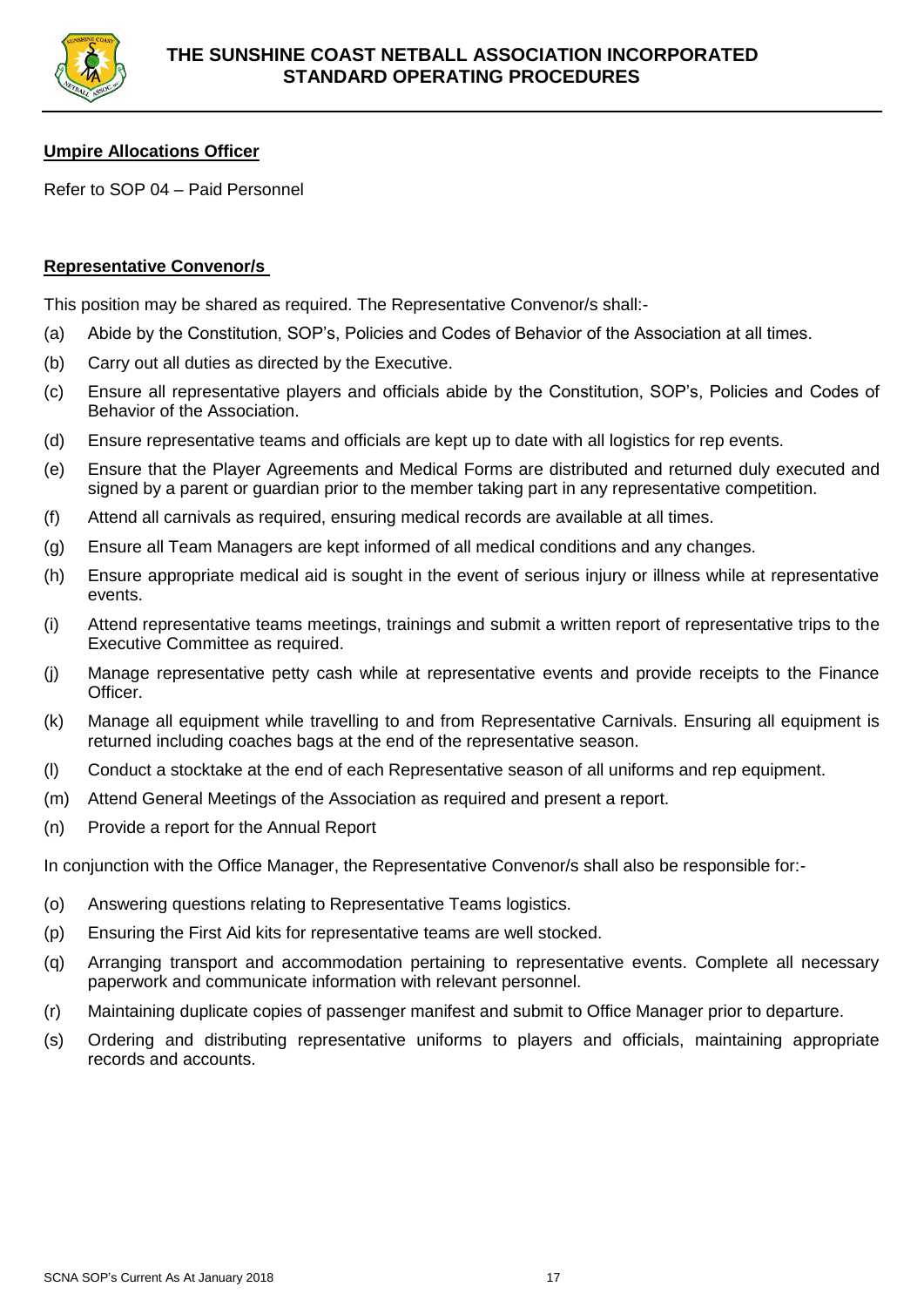

## **Assistant Representative Convenor**

The Assistant Representative Convenor shall:

- (a) Abide by the Constitution, SOP's, Policies and Codes of Behavior of the Association at all times.
- (b) Carry out all duties as directed by the Executive and Representative Convenor/s.
- (c) If absent undertake the duties of the Representative Convenor, for the duration of the absence, until their return or until the position is filled.
- (d) Accompany any player or official requiring further medical attention to a hospital or medical centre. Ensure any relevant medical information accompany the patient.

#### **Media Relations Officer/s**

The Media Relations Officer shall:-

- (a) Abide by the Constitution, SOP's, Policies and Codes of Behavior of the Association at all times.
- (b) Carry out all duties as directed by the Executive.
- (c) Attend General meetings of the Association and present a report as required.

In conjunction with Executive, the Media Relations Officer shall also be responsible for:-

- (d) Promoting the Association in and around the region.
- (e) Liaising with the Executive regarding publishing and promotion of the Association.
- (f) Attending any events for publicity purposes.
- (g) Establishing and maintaining relationship with Community Partners.

#### **Fundraising Convenor**

The Fundraising Convenor shall:

- (a) Abide by the Constitution, SOP's, Policies and Codes of Behavior of the Association at all times.
- (b) Carry out all duties as directed by the Executive.
- (c) Chair the fundraising sub-committee.
- (d) Attend General Meetings of the Association and present a report as required.
- (e) Provide a report for the Annual Report

In conjunction with Executive, the Fundraising Convenor shall also be responsible for:-

- (f) Ensuring all ideas for fundraising are ratified.
- (g) Ensuring all funds are receipted and accounted for through the Treasurer/Finance Officer.

## **Carnival Convenor**

This position may be split if multiple carnivals are planned. The Carnival Convenor shall:-

- (a) Abide by the Constitution, SOP's, Policies and Codes of Behavior of the Association at all times.
- (b) Carry out all duties as directed by the Executive.
- (c) Act as Chairperson of the Carnival Sub Committee.
- (d) Complete and submit the Carnival Report Template to the Executive after the carnival.

In conjunction with relevant Paid Personnel, the Carnival Convenor shall also be responsible for:-

- (e) Organising and distributing all relevant forms, including nomination forms.
- (f) Organising and distributing all relevant game day documentation.
- (g) Coordinating all other aspects relating to the carnival.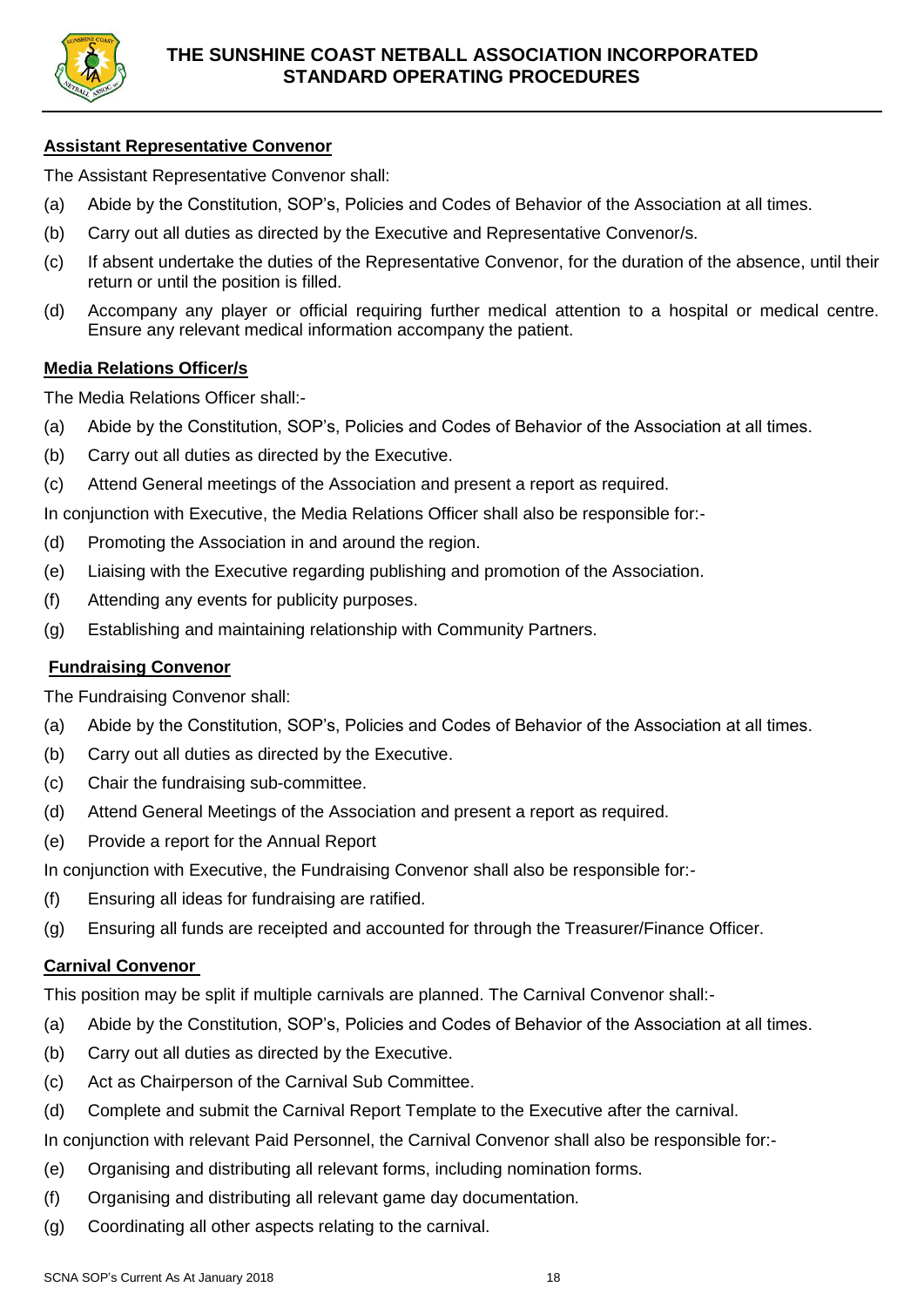

## ASSOCIATED DOCUMENTATION

- SCNA Constitution
- Codes of Behaviour Policy
- Junior Sports Policy

- Meeting Agenda Template
- Meeting Minutes Template
- Meeting Attendance Template
- Committee Contract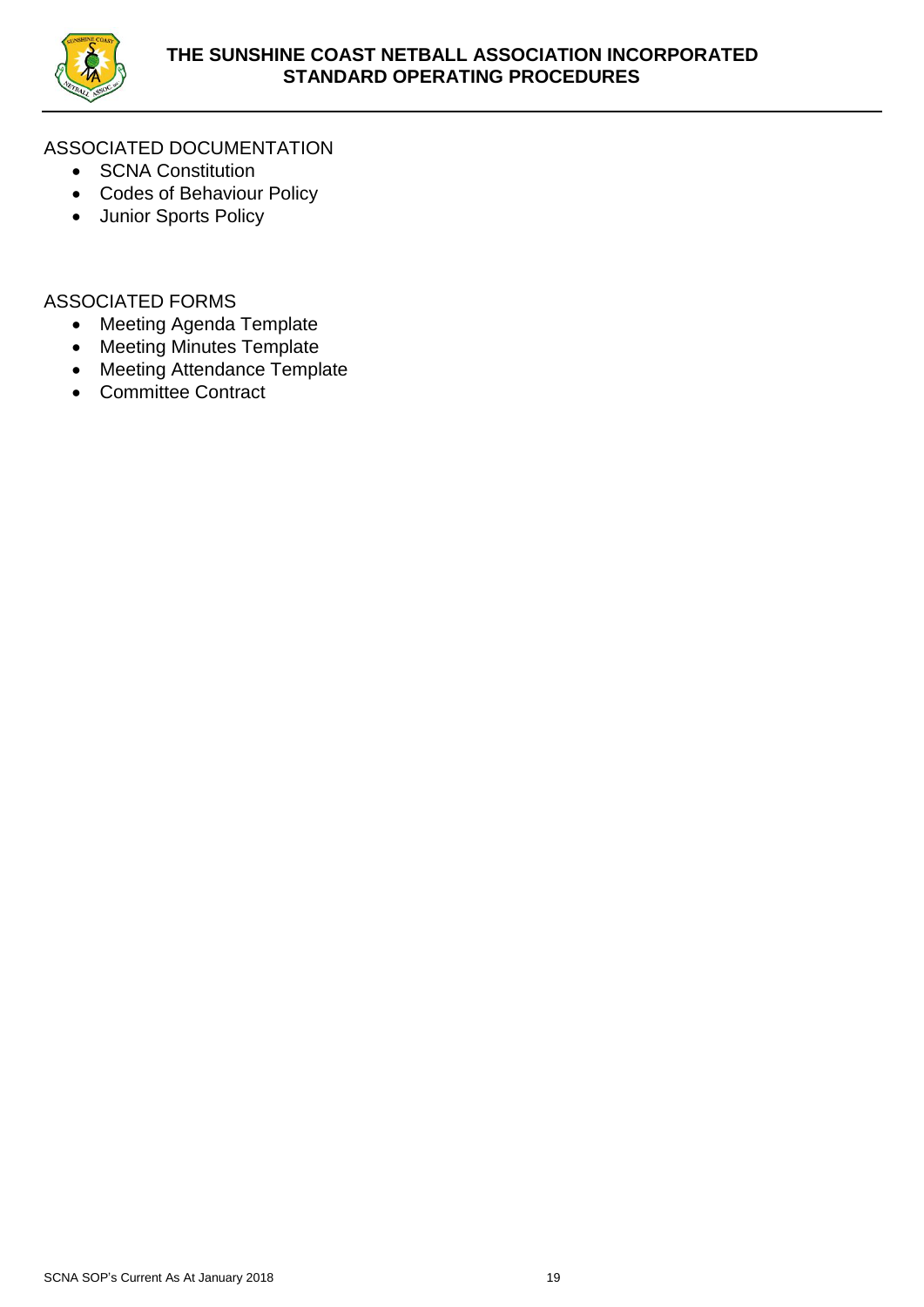

## **SUB - COMMITTEES**

The following Sub Committees may be formed at any time by Executive or Management Members:

Fixtures Coaching and Development **Grading** Umpires **Carnival** Fundraising Representative

## **Guidelines for Selection of Sub-Committees**

All members of Sub-Committees shall be either:

- members of affiliated clubs (Irrespective of a Sub-Committee already having a member from a team/club, if any position is still vacant, other persons from that team/club may nominate.)
- serving members of the Executive/ Management Committee
- others as deemed appropriate by the Executive Committee.

## **Duties of Sub-Committees**

- (a) Members shall abide by the Constitution, SOP's, Policies and Codes of Behavior of the Association at all times.
- (b) Members shall carry out all duties as directed by the Executive.
- (c) The Convenors/Chair shall arrange and preside over meetings.
- (d) Forward copies of the Minutes and Reports to the Secretary of the Association for approval and ratification by executive.
- (e) At any meetings of any Sub-committee a quorum shall comprise at least two-thirds of the members entitled to attend.
- (f) The President shall be entitled to vote at all meetings of such Sub Committee.

#### **Fixtures**

May consist of: Chairperson - Registrar Recorders NetSetGo Gold and Green and NetSetGo Blue Convenors Umpire Allocations Officer Media Relations Officer

The Fixtures Sub-Committee shall:

- (a) Organise and co-ordinate the fixtures.
- (b) Meet at the beginning of each season, in order to discuss the competition and the sign-on.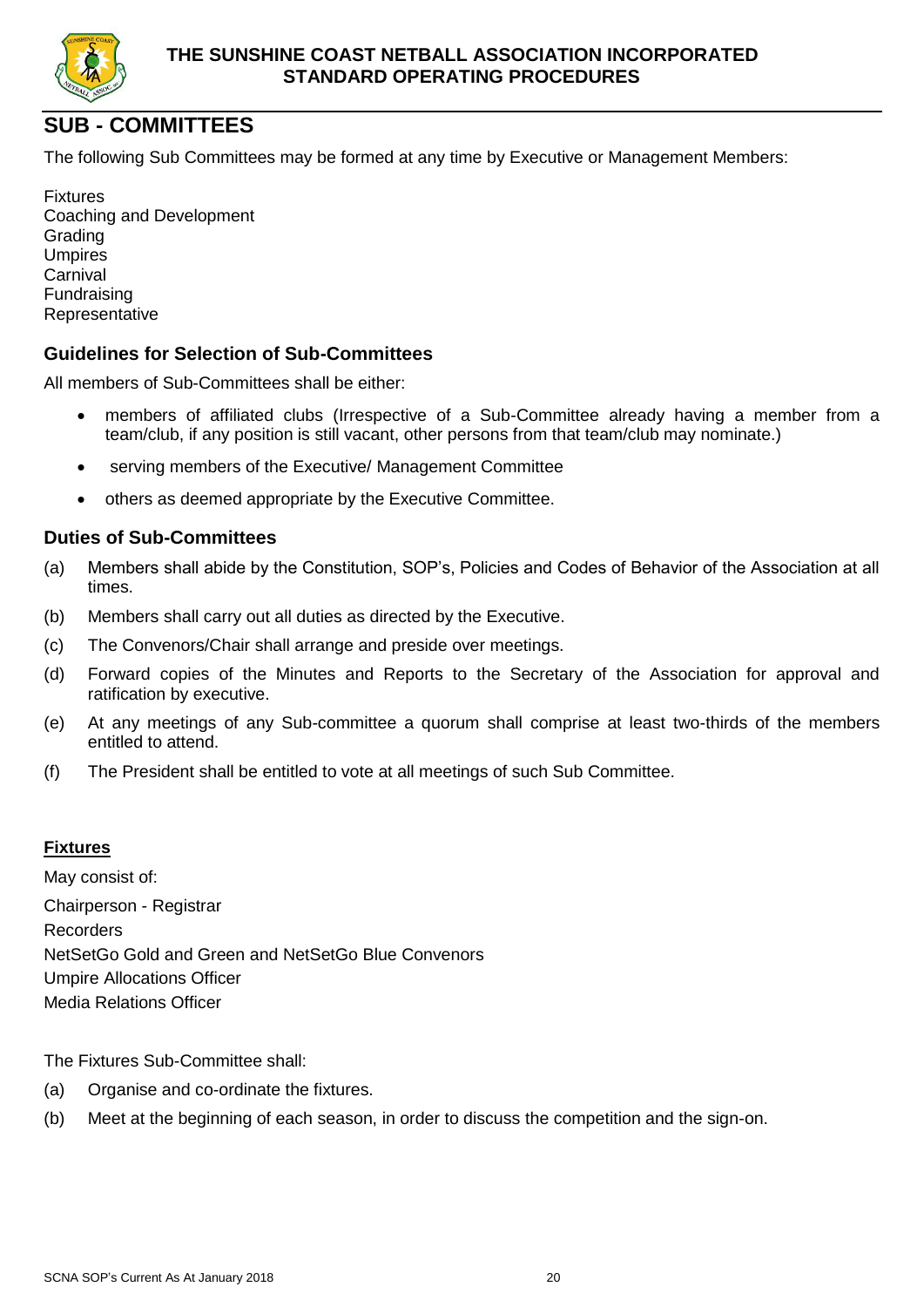

## **Fixtures Development (Coach and Player)**

May consist of:

NetSetGo Gold and Green Convenor

Representative Development Officer (RDO)

Fixtures Development Officer (Coaches and Players)

Selected accredited coaches

The Coaching and Development Sub-Committee shall:

- (a) Arrange and conduct coaching sessions for players and coaches with a view to improving the standard of netball.
- (b) Carry out such other duties relating to coaching as directed by the Executive.

## **Grading (Fixtures)**

May consist of:

Registrar (Chairperson) Representative from Clubs

The Grading Sub-Committee shall:

- (a) Consist of a minimum number of three (3), and shall attend to all practical grading of teams.
- (b) Paper grade teams according to Team registration forms.
- (c) Organise and conduct grading fixtures.
- (d) Conduct regular reviews of grading procedures and results.

## **Umpire**

May consist of:

Chairperson/Umpire Allocations Officer Umpire Education Officer/s Umpires

The Umpire Sub-Committee shall:

- (a) Attend to any queries relating to umpiring interpretations and clarifications that may arise.
- (b) Arrange all umpires for all games if requested by Umpire Allocations Officer.
- (c) Develop interest in and organise for the coaching of umpires. Foster the growth and raise the standards of umpires.
- (d) Propose candidates for National Badging
- (e) Ensure all umpires are kept up to date with the current AANA Rules of Netball.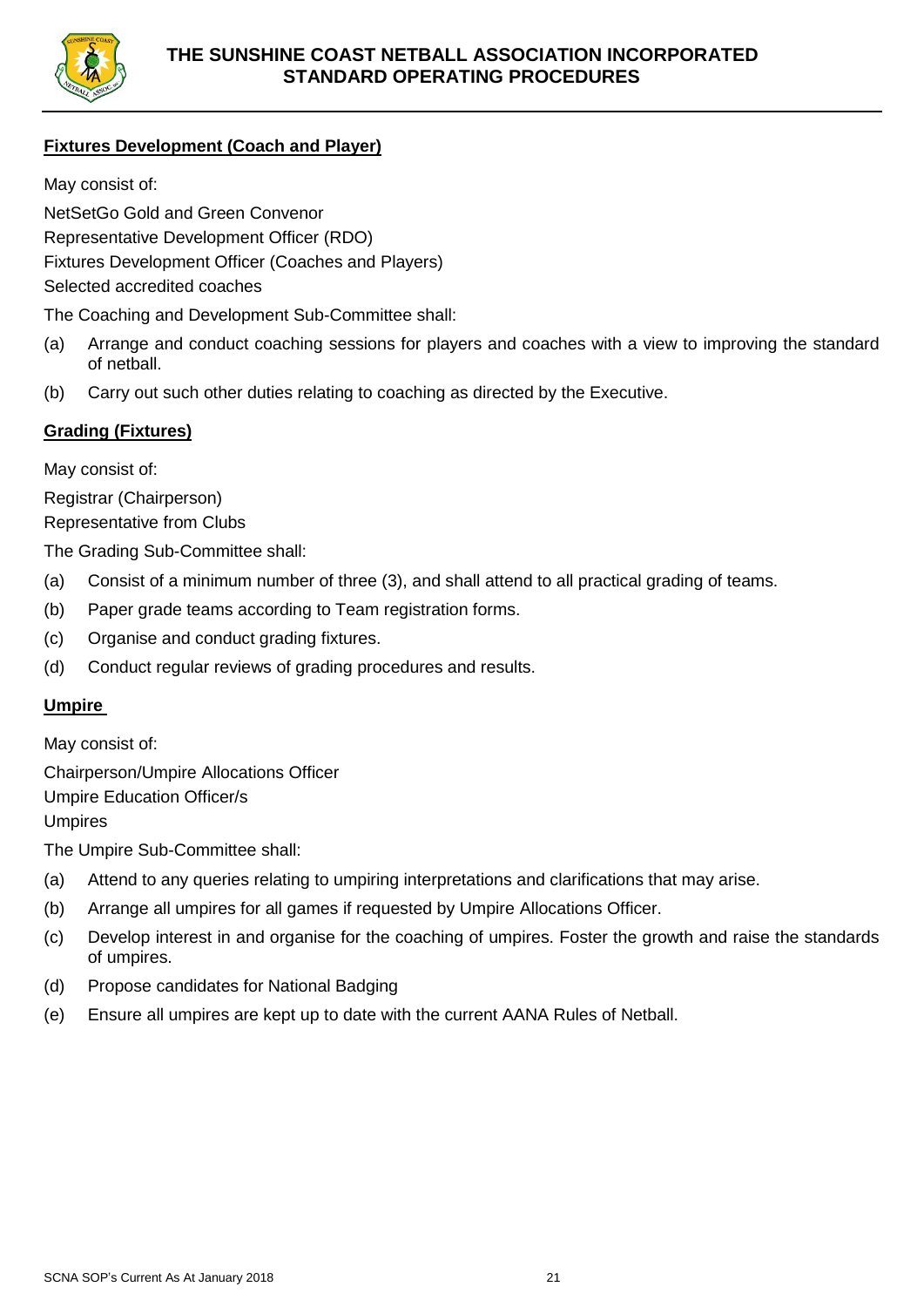

## **Carnival**

Separate committees may be convened for different carnivals.

May consist of:

Carnival Convenor President Treasurer/Finance Officer or Representative Umpiring Representative

The Carnival Sub Committee shall:

- (a) Organise and coordinate all aspects of the carnival, prior to, on the day of and after the carnival.
- (b) Submit a detailed report outlining all aspects of the carnival to the Executive as required.

## **Fundraising**

May consist of:

Fundraising Convenor

Treasurer or Representative

Any other interested person/s

The Fundraising Sub Committee shall:

- (a) Raise money for various projects as required.
- (b) Submit a report outlining ideas for fundraising to be ratified by the Executive.
- (c) Ensure all funds are receipted and accounted for by the Treasurer.
- (d) Submit a detailed report outlining all fundraising events and outcomes as required to Executive.

## **Representative**

Uniforms, Fundraising, Carnival Food Sub Committees may be established and may consist of:

Representative Convenor

Assistant Representative Convenor

Any other interested person/s

Representative Sub Committee shall:

- (a) Carry out any relevant duties as required
- (b) Organise and coordinate specific tasks relating to the aims of the relevant sub committees.
- (c) Liaise with relevant personnel as required to ensure all information is communicated.
- (d) Submit a report to the Representative Convenor as required.

## ASSOCIATED DOCUMENTATION

- **SCNA Constitution**
- SOP 11 Grading
- Codes of Behaviour Policy
- Conflict of Interest Policy
- Confidentiality Policy

- Meeting Agenda Template
- Meeting Minutes Template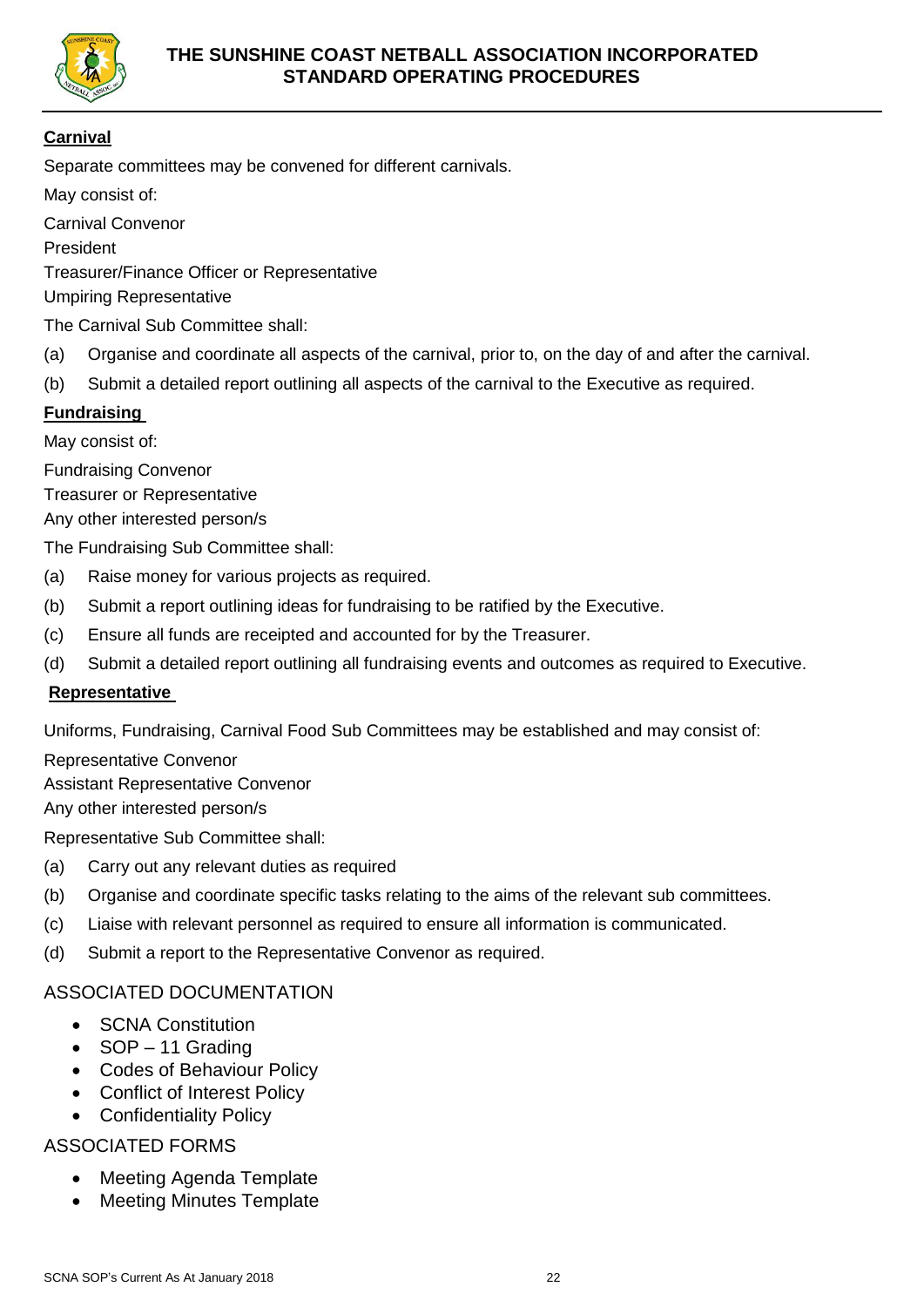

## **REPRESENTATIVE MEMBERS**

May consist of:

RDO (Refer to Paid Personnel) Coach/Co-Coach Head Selector (Refer to Paid Personnel) Assistant Coach Independent Selector (Refer to Paid Personnel) Manager Player

- a) Nominations, including resume and relevant accreditation, where required to be submitted to the Secretary by appointed closing date.
- b) All Representative officials shall be appointed by the Executive Committee.
- c) The Executive Committee may replace, at any time, any representative official who fails to fulfill their obligations.

## **Coach/Co-Coach**

The RDO/Rep Liaison is responsible for all matters pertaining to Coaches, at the discretion of the Executive Committee.

Upon appointment the coach shall take up their duties immediately.

The coach shall:

- (a) Abide by the Constitution, SOP's, Policies and Codes of Behavior of the Association at all times.
- (b) Carry out all duties as directed by the Executive.
- (c) Attend selection trials.
- (d) The Head coach for each age group shall form part of the Selection Panel until such time as the first team is selected. The second coach will then replace the head coach on the Selection Panel until such time as the second team is selected. This process shall be followed for each subsequent team.
- (e) Attend all training sessions, camps, carnivals and meetings unless approval has been granted by the RDO and/or the Executive Committee.
- (f) Have up to date knowledge of the current AANA rulings and hold current AANA Coaching Accreditation at the discretion of the Executive.
- (g) Report all player injuries and/or illnesses to the RDO/Rep Liaison and ensure appropriate action is taken.
- (h) Ensure a medical clearance is obtained after serious injury or illness before the player is allowed to resume playing/training duties.
- (i) Liaise with the Manager to ensure team unity.
- (j) Submit a full report of the team's play to the RDO/Rep Liaison as required.
- (k) Be responsible for all matters pertaining to training and competitive matches and confer, if required, with the RDO/Head Selector.
- (l) Submit a coaching program to the RDO/Rep Liaison prior to their first team training.
- (m) Attend trainings, clinics, meetings, courses where and when possible, in an endeavor to raise the standard of coaching.
- (n) Refer all disciplinary matters to the RDO/Executive Committee.
- (o) Be responsible for all expenses at the discretion of the Executive.
- (p) Adhere to QNA Events Manuals and Association Policies regarding Representative players' court time at competition matches and events.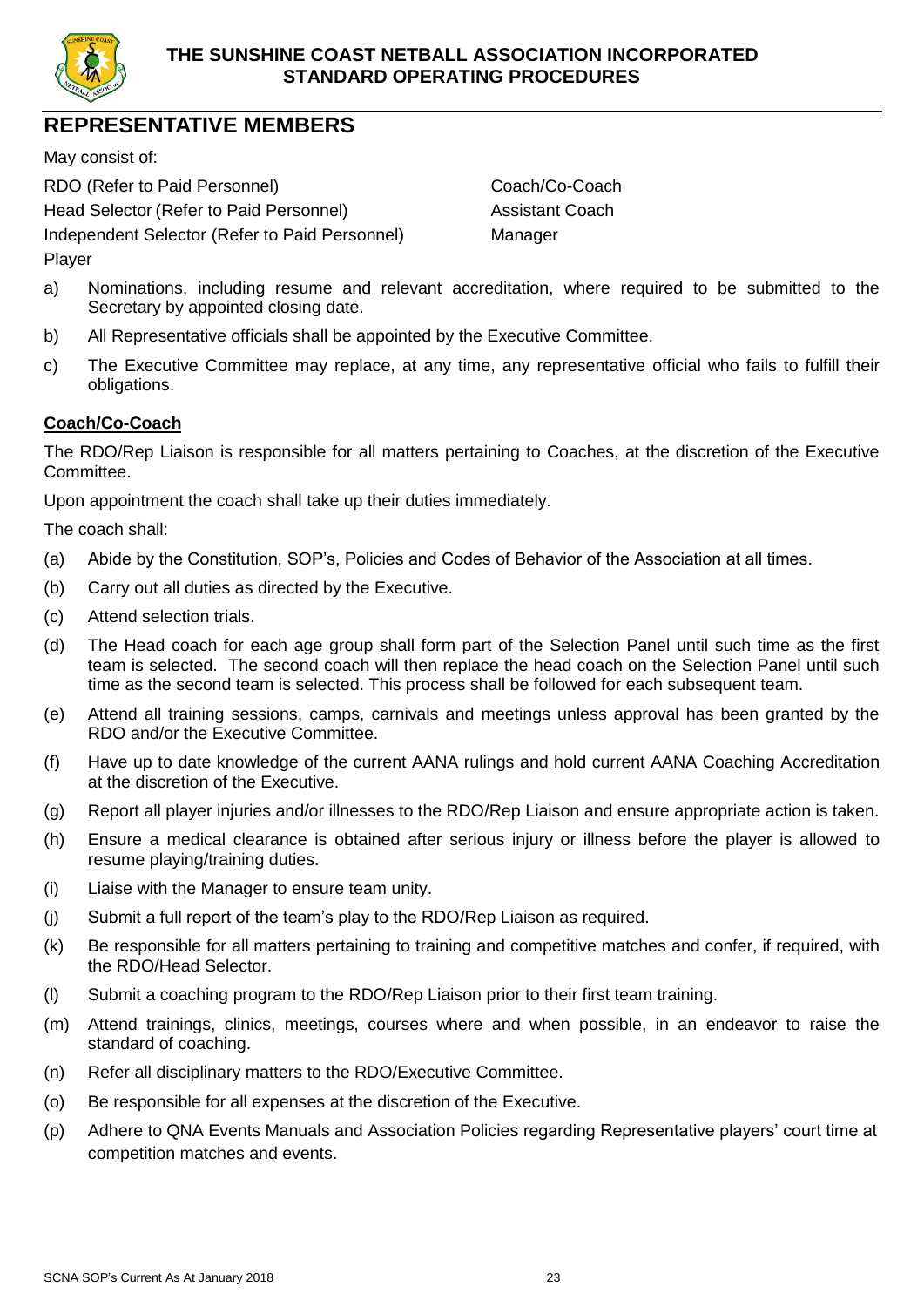

## **Assistant Coach**

Upon appointment the Assistant Coach shall take up their duties immediately.

The Assistant Coach shall:

- (a) Abide by the Constitution, SOP's, Policies and Codes of Behavior of the Association at all times.
- (b) Carry out all duties as directed by the Executive.
- (c) Confer with the coach at all times and take over the Coach's duties as required.
- (d) Attend training sessions, camps, carnivals and meetings as required.

## **Manager**

Upon appointment, the manager shall take up their duties immediately.

The manager shall:

- (a) Abide by the Constitution, SOP's, Policies and Codes of Behavior of the Association at all times.
- (b) Carry out all duties as directed by the Executive.
- (c) Maintain attendance records of training sessions and carnivals. Report to the Coach failure by any player to adhere to attendance requirements.
- (d) Be responsible for the welfare of players. Necessary action MUST be taken when players report injury or illness.
- (e) Ensure that the team has adequate rest whilst away at representative carnivals
- (f) Be responsible for ensuring that all players on their team have appropriate healthy food and water available during Carnivals.
- (g) In conjunction with the Representative Convenor, be responsible for all monetary, travel, accommodation and social logistics pertaining to their team.
- (h) Be responsible for all matters pertaining to players conduct at training and competitive matches and confer, if required, with the coach.
- (i) Confer with the coach or RDO/Rep Liaison, as required, if any player has approached them with coaching issues.
- (j) Attend all training sessions, camps, carnivals and meetings as required.
- (k) Maintain records of player contract obligations and submit with end of season report.

#### **Representative Players**

Upon being named in an SCNA Representative Team players shall:

- (a) Abide by the Constitution, SOP's, Policies and Codes of Behavior of the Association at all times.
- (b) Attend training sessions, camps, carnivals and meetings as required unless prior leave of absence has been granted.
- (c) Show just cause to the Executive as to why they should not be omitted from the team if they failed to attend three (3) training sessions.
- (d) Be ineligible to trial for a period of eighteen (18) months if they withdraw from that final team/squad (whichever is named first), without suitable written extenuating circumstances (as decided by the Executive).
- (e) Submit to the Coach, a medical clearance after serious injury or illness before resuming playing/training duties. Injured players are to attend training sessions to observe, unless prior leave of absence has been granted by the coach/RDO/Rep Liaison.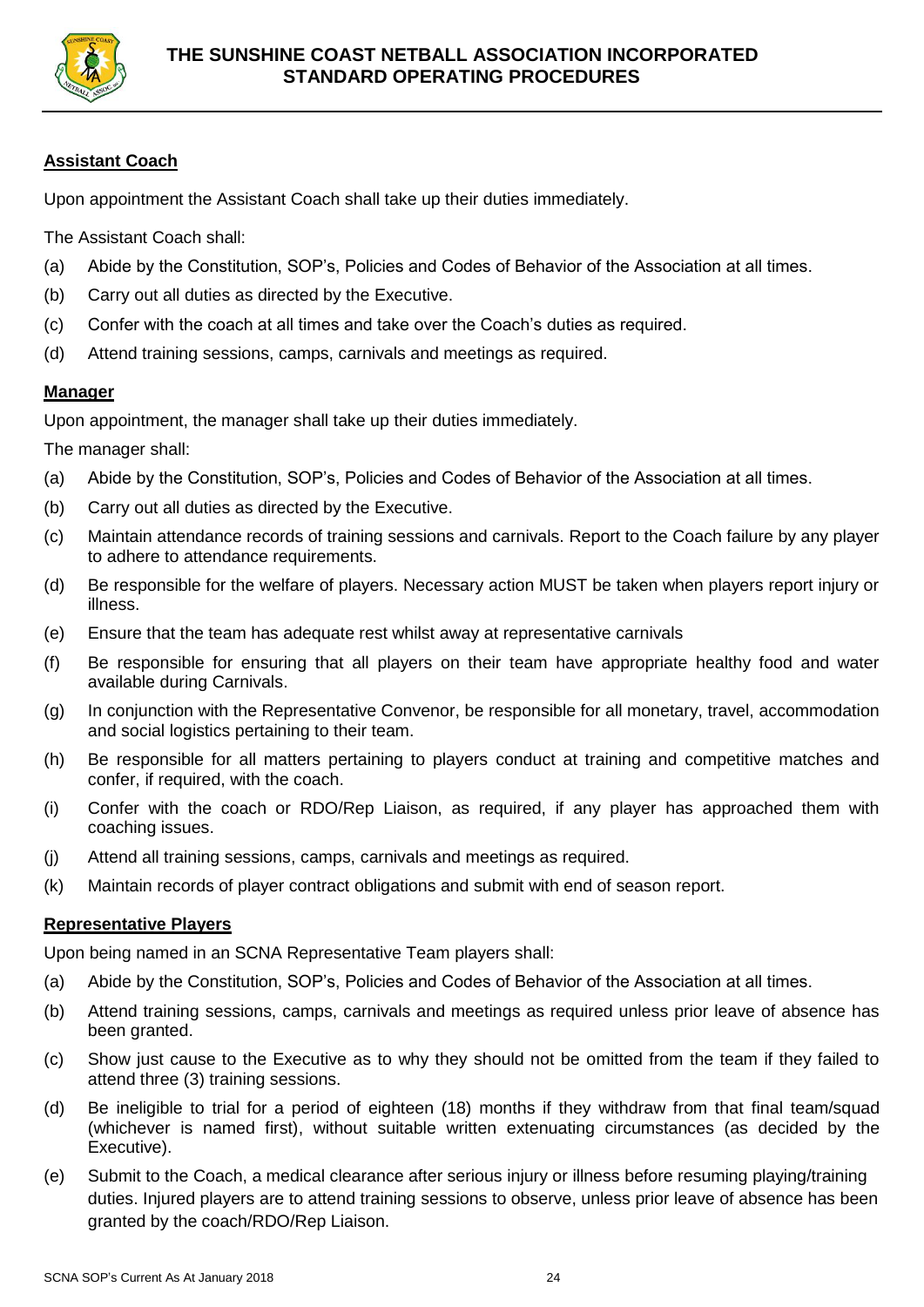

- (f) Inform the team manager of any changes to medical information already supplied.
- (g) Travel to carnivals as directed by the Representative Convenor. Any request for variation of designated travel or accommodation **MUST** be submitted in writing to the Representative Convenor for approval not less than 7 days prior to departure. Players **may** still be responsible for all travel and accommodation fees incurred.
- (h) Complete and return all forms as required by the Representative Convenor.

## **Independent Selector**

The Independent Selector shall:-

- (a) Have no affiliation with any other Association or affiliated club team for the term of the contract.
- (b) Not coach an affiliated club team for the duration of the representative season.

## **Selection Panel**

The Selection Panel shall consist of:-

RDO/Head Selector Independent Selector Relevant Coach

The Selection Panel Shall:-

- (a) Abide by the Constitution, SOP's, Policies and Codes of Behavior of the Association at all times.
- (b) Carry out all duties as directed by the Executive.
- (c) Be presided over by the RDO/Head Selector.
- (d) Be appointed for the period of the Representative season.
- (e) Shall not include players standing for selection, except at the discretion of the Executive.
- (f) Select Representative Teams and Squads, numbers as directed by the Executive.
- (g) Submit a report to the Executive Committee after final selection.

## **Registered Uniform of the Association**

The registered uniform of the Association shall be as directed by the Executive

(a) No member shall wear the registered playing uniform for non-representative occasions.

## ASSOCIATED DOCUMENTATION

- **SCNA Constitution**
- Codes of Behaviour Policy
- Rep Coaching Policy
- Rep Selection Policy
- Various Job Descriptions

- Various Rep Nom Forms
- Rep Player Contracts
- Rep Player Assessment
- Letter of Appointment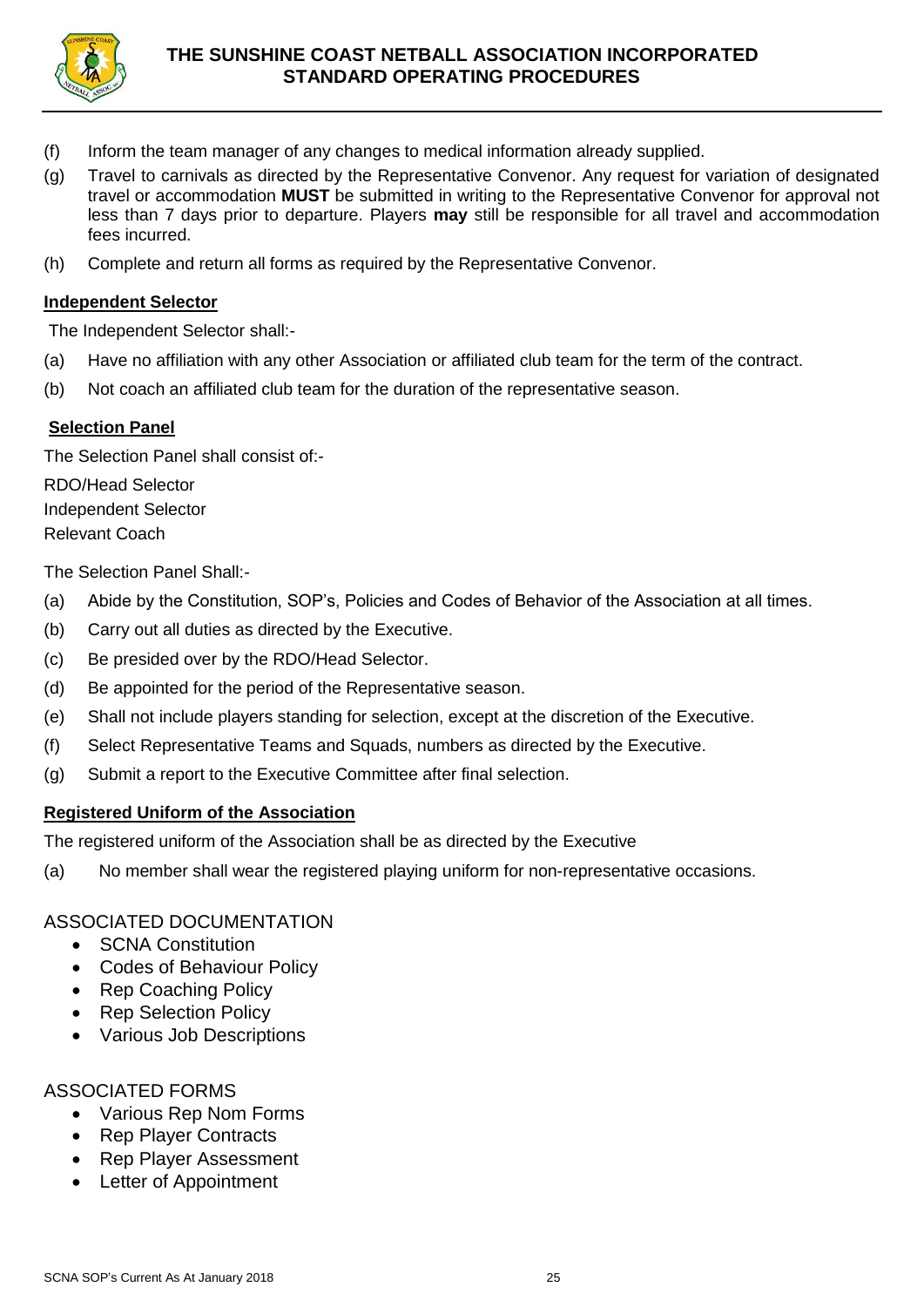

## **CLUBS/TEAMS**

## **Affiliation**

Upon affiliation clubs shall:

- (a) Abide by the Constitution, SOP's, Policies and Codes of Behavior of the Association at all times.
- (b) Consist of a minimum of 3 teams.
- (c) Make written application each year to the Registrar prior to Association registration day.
- (d) Be accountable to the Association for all membership fees, subscriptions, affiliation fees and all levies as specified by the Executive in accordance with the Constitution and Standard Operating Procedures.
- (e) Nominate two Delegates (who are member/s of SCNA) one of which must attend all General, Special & Annual General Meetings of the Association. Such delegate shall have full voting rights namely (1) one vote per club.
- (f) Nominate a substitute delegate for any given meeting at least 24 hours prior to the meeting date.
- (g) Be fined \$50 for failing to provide a delegate at any required meeting at the discretion of the executive.
- (h) Apply to the Registrar for approval of new/change, to their name or uniform. To be ratified by the Executive.
- (i) Ensure all members of the club are members of the Association, as they are required to be in accordance with the Constitution.
- (j) Satisfy the Association that they are prepared to field teams regularly.
- (k) Monitor and address club members behavior as required.
- (l) Provide a competent umpire for each club team and a member for grading committee when required.
- (m) Provide a mentor to assist in the development of umpires.
- (n) Apply in writing to the Office Manager for use of courts outside of designated fixture times.

## **Independent Teams**

Independent Teams shall:

- (a) Abide by the Constitution, SOP's, Policies and Codes of Behavior of the Association at all times.
- (b) Make written application to the Registrar for inclusion in Association competitions.
- (c) Be accountable for all membership fees, subscriptions, affiliation fees and all levies specified by the Executive.
- (d) Have no voting rights but shall be permitted to meetings of the Association.
- (e) Apply, to the Registrar for approval of new/change to their name or uniform to be ratified by the Executive.
- (f) Ensure all members of the team are members of the Association.
- (g) Satisfy the Association that they are prepared to field their team regularly.
- (h) Monitor and address team members behavior as required.
- (i) Provide a competent umpire for their team when required.
- (j) Apply in writing to the Office Manager for use of courts outside of designated fixture times.

#### **Uniform**

- (a) No player shall wear the registered uniform of the Association without prior approval from the Executive Committee.
- (b) Uniform requirements are as follows:-
	- Each Day Competition club team: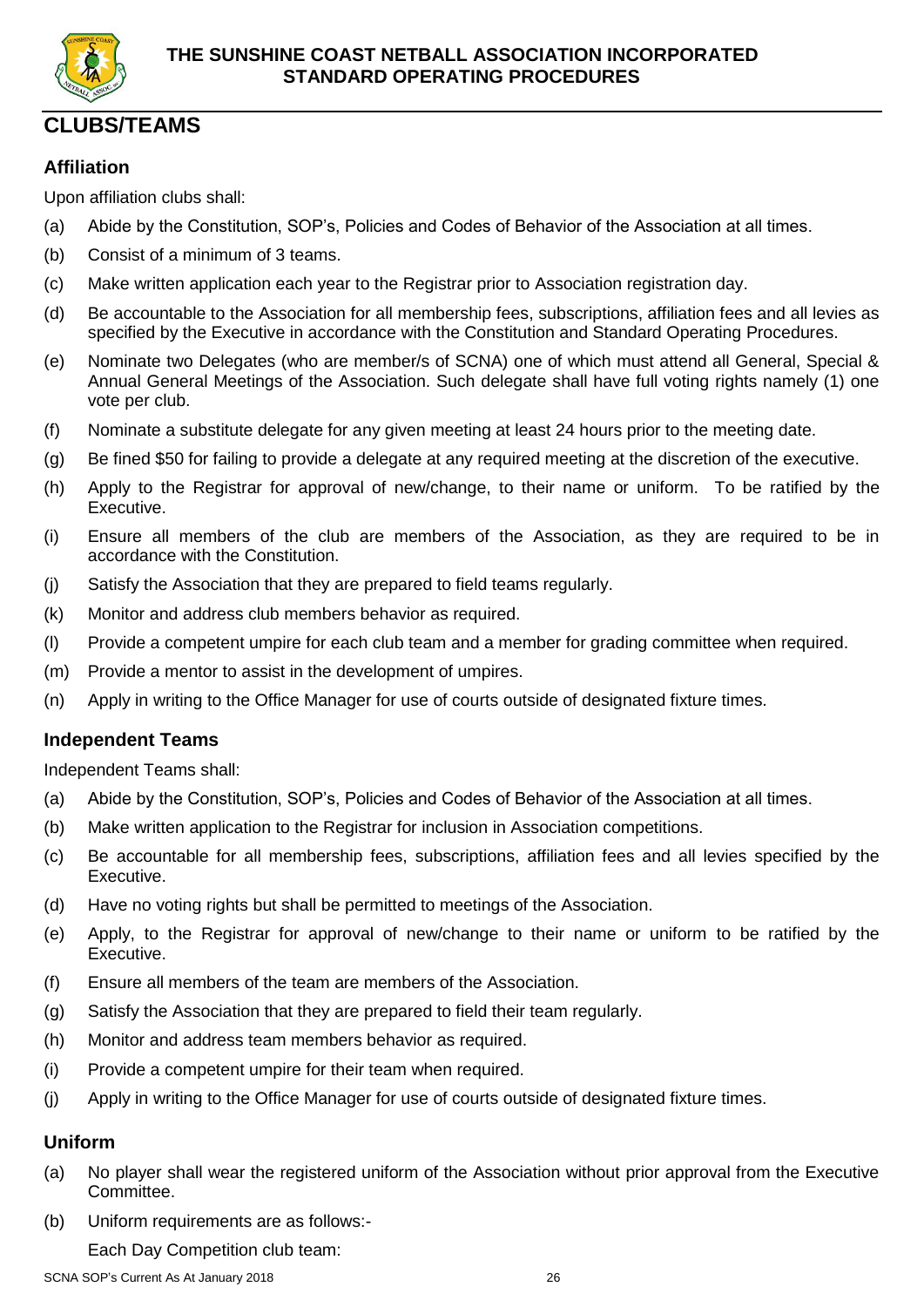

## **THE SUNSHINE COAST NETBALL ASSOCIATION INCORPORATED STANDARD OPERATING PROCEDURES**

- Shall wear a uniform of the same style and colour.
- May be a skirt/top or bodysuit/dress
- Shall wear suitable shoes.
- Shall be in their registered uniform by the third (3) fixture.
- Shall be directed by umpires to leave the court if incorrectly dressed. (Extenuating circumstances must be given to the Registrar in writing prior to play)

Each Night Competition team:

- Shall wear a uniform of the same style and colour.
- May be a skirt/top or bodysuit/dress.
- Are permitted to wear bike pants/leggings/shorts of the same colour.
- Shall wear suitable shoes.
- Shall be in uniform by the third (3) fixture.
- Shall be directed by umpires to leave the court if incorrectly dressed. (Extenuating circumstances must be given to the Registrar in writing prior to play)
- (c) Jumpers and track pants of a similar colour to the club/team uniform may be worn during play. Jumpers must be worn under the positional patch.
- (d) Positional patches must be worn by all players.

#### **Meetings of the Association**

The Association conducts a number of meetings throughout the calendar year of which the following are compulsory.

- AGM designated Club voting delegate to attend.
- General Meeting includes such meetings as the Graders Meeting and Fixtures Forum.
- Special General Meeting may be called at any time to address matters arising outside any other meeting.
- Coaches Meeting attendance required by Club Personnel as specified by the Registrar.
- Scorers Meeting attendance required by Club Personnel as specified by the Registrar.

Failure to attend any compulsory meetings will result in a financial penalty of \$50 unless apologies made in writing prior to the commencement of the meeting.

#### ASSOCIATED DOCUMENTATION

• SCNA Constitution

- Club/team Affiliation Form
- Committee Members Form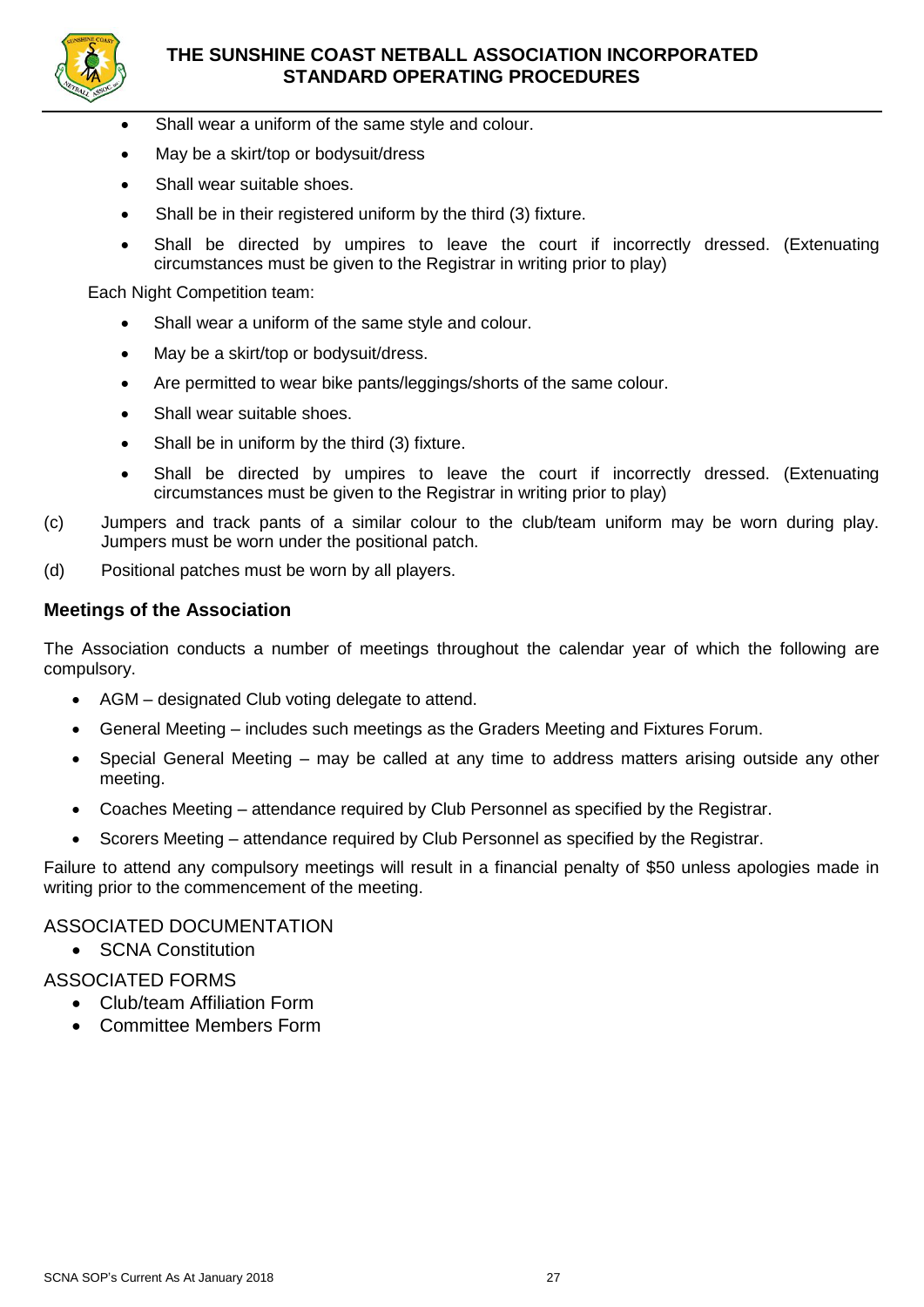

## **REGISTRATION, AFFILIATION, FEES, SUBSCRIPTIONS & LEVIES**

Association fees are to be set at the last General Meeting of the SCNA calendar year, to take effect on the 1st January of the following year.

The following classes of member fees apply at SCNA each year:

- (a) **SCNA Membership** Annual subscription (Refer Constitution Clause B Page 9).
- (b) **Registration and Insurance Fees –** for each player registered with any team taking part in fixtures or developmental programs including Net Set Go.
- (c) **Game Fees** for each player registered with any team taking part in fixtures.
- (d) **Additional Fees or Levies** occur by reason of registration of additional members or accrued in position of fines.

## **REFUNDS**

Refunds may be processed by SCNA under certain circumstances. A refund form must accompany all applications for a refund.

- (a) **SCNA Membership Fees –** will only be refunded in extenuating circumstances to be assessed by the Registrar.
- (b) **NQ Registration and Insurance Fees (Juniors and Seniors) –** A refund of this fee may only be processed if the applicant has not taken the court in any grading or fixture games. This is subject to NQ processing a de-registration first. De-registrations are submitted to NQ by SCNA only and will not be submitted to NQ after grading in the day competition.
- (c) **NQ Registration and Insurance Fees (NSG) –** A refund of this fee may only be processed if the applicant has not taken the court in any grading or fixture games. This is subject to NQ processing a de-registration first. De-registrations are submitted to NQ by SCNA only and will not be submitted to NQ after grading in the day competition. Part of this fee may be withheld according to **Netball Australia policies.**
- (d) **Game Fees –** will only be refunded in extenuating circumstances to be assessed by the Registrar. In each case only a % may be refunded. This calculation is dependent on the number of games played and the circumstances surrounding the refund request.
- (e) **Refunds for Representative Players** are subject to representative rules and policies.

## **FORFEIT FEES**

Teams forfeiting without sufficient notice may be subject to the payment of a forfeit fee.

Forfeit Fees apply only to the teams playing in the Night Competition.

- a) Any team forfeiting at any time during the A Grade season will forfeit game fees already paid. The team will also incur a financial penalty equal to one nights' game fees.
- b) Any team that has a Win on Forfeit in the A Grade competition will be credited their game fees for that game to be utilized in finals or transferred to the following season.
- c) Any team in the B Grade and/or Social competitions must notify the office prior to 2.00pm on the day of the game. If notification is received after 2.00pm, the team shall incur a financial penalty equal to one nights' game fees.
- d) Any team in the B and/or Social competition who provide notice of a forfeit to the office prior to 2pm shall incur no penalty.

## ASSOCIATED DOCUMENTATION

• Fees Sheet

## ASSOCIATED FORMS

• Refund Form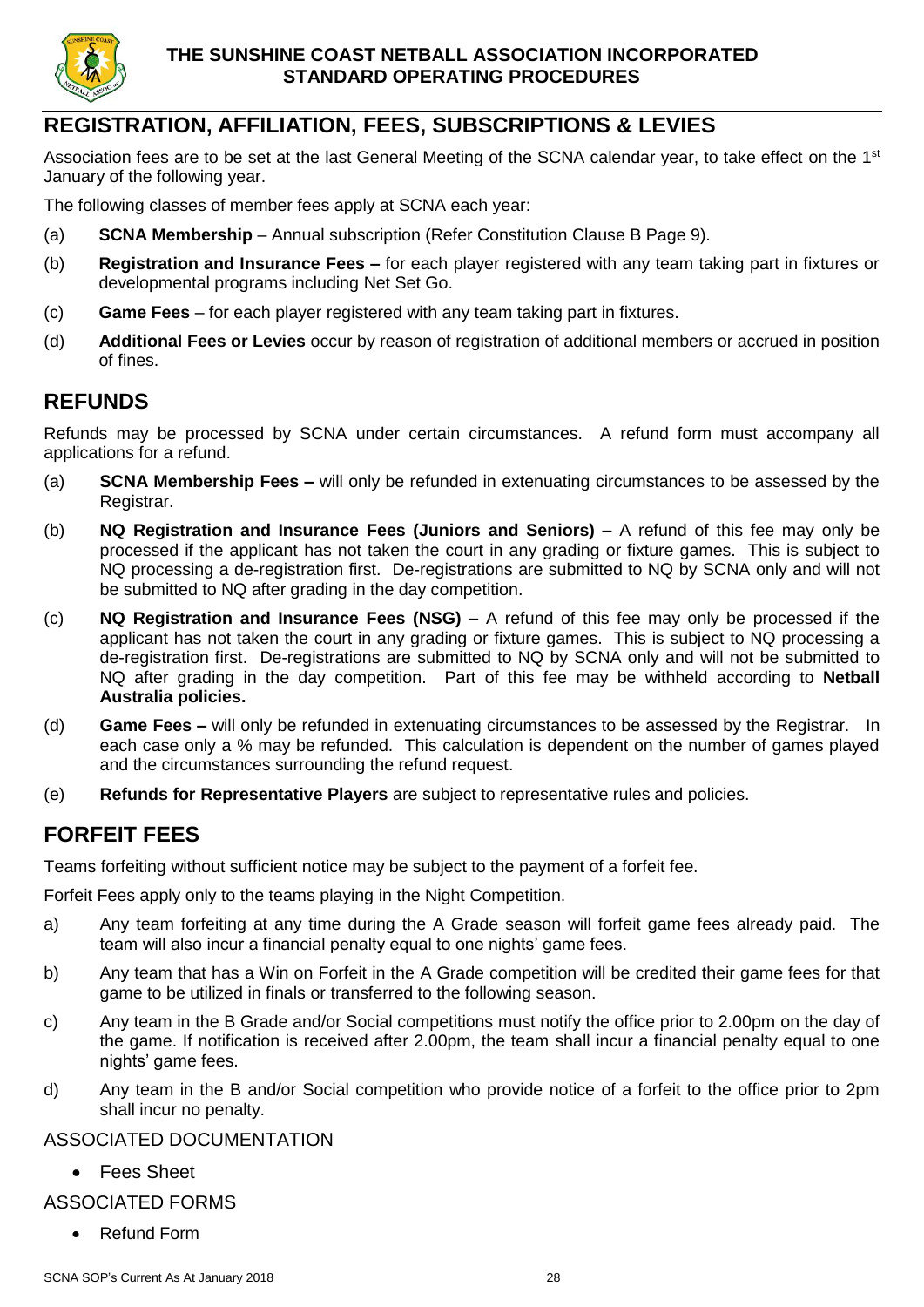

## **Age Groups**

The competition is conducted in day and night sections.

(a) The Day competition is conducted with the individual players needs in mind and is for players of school age (18). Players who have completed year 12 are eligible to play as an adult in the night fixture.

| Competition<br>Category | Competition<br><b>Name</b> | <b>Age Groups</b>                                  | Graded                                                                                                                                  | <b>Umpiring Rules</b>                                    |
|-------------------------|----------------------------|----------------------------------------------------|-----------------------------------------------------------------------------------------------------------------------------------------|----------------------------------------------------------|
| Net Set Go (NSG)        | <b>NSG Blue</b>            | 5 to 7 yrs                                         | <b>NA</b>                                                                                                                               | <b>NA</b>                                                |
|                         | <b>NSG Green</b>           | Turning 8 yrs                                      | <b>NA</b>                                                                                                                               | <b>Fully Modified</b>                                    |
|                         | <b>NSG Gold</b>            | Turning 9 yrs                                      | <b>NA</b>                                                                                                                               | <b>Modified</b><br>transitioning to<br><b>Full Rules</b> |
|                         | <b>NSG White</b>           | Turning 10 yrs                                     | Dependent on<br>numbers. Limited<br>provision may be<br>made for players<br>turning 10 to play<br>above this category.<br>(See Grading) | Full Rules,<br>Scoring but no<br>ladder                  |
| <b>Divisional</b>       | Division 1-?               | Turning 11yrs.<br>Still at school<br>or school age | Over 2 weeks                                                                                                                            | <b>Full Rules</b>                                        |

- (b) The Night competition is for players who are not of school age. ie: 18 and over. Players turning 15 years and under shall be considered under age for the night competition.
- (c) No more than 2 underage players shall be permitted to register in a night team and shall be provisionally registered players until assessed by the graders.
- (d) No more than 4 players who have turned 16 and 17 shall be permitted to register in a night team and shall be provisionally registered players until assessed by the graders.
- (e) Teams of players sixteen (16) years and under (with the exception of State League Teams) are not permitted to play in the Night Competition. Exceptions at the discretion of the Executive Committee.
- (f) All players in either competition may be asked to produce proof of age.

ASSOCIATED DOCUMENTATION

- **SCNA Constitution**
- Junior Sports Policy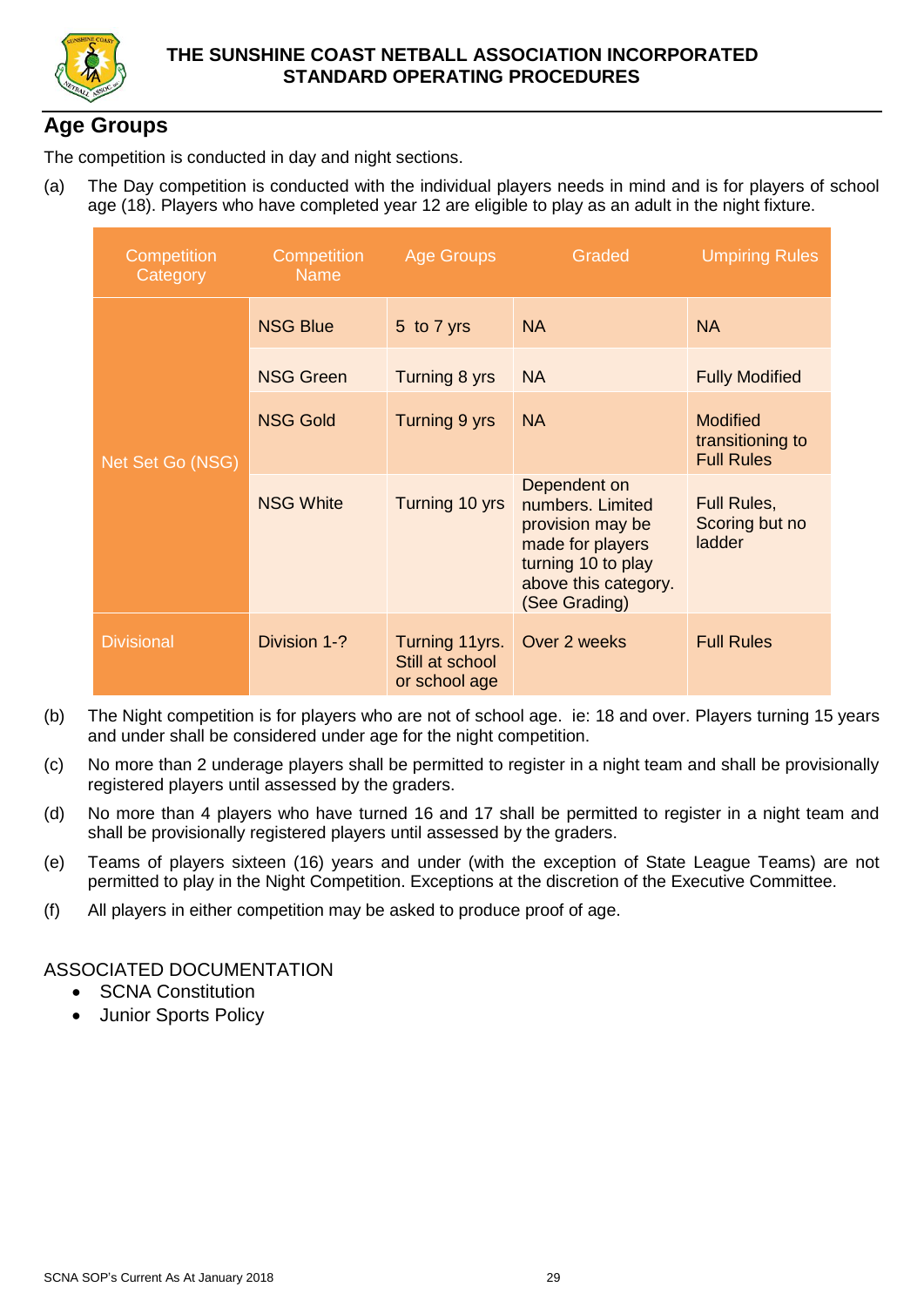

## **GRADING**

- (a) Teams at SCNA are graded into skill based divisions rather than age based except in the case of players turning 10 years of age and under.
- (b) Players turning 10 and under shall participate in the NetSetGo White competition category. (see age groups)
- (c) Clubs must submit all teams to registrar on the appropriate forms by the scheduled calendar date.
- (d) Clubs should grade their teams and list them in order of abilities.
- (e) Grading will be conducted over a period of two weeks
- (f) The format for grading days will be announced as soon as practicable.
- (g) Teams must supply umpires for all grading games as required.
- (h) A grading representative from each club must be available to answer questions from the grading committee as required.
- (i) The Registrar will publish team divisions as soon as possible after grading.
- (j) Grievances regarding a team's divisional placement should be made on the appropriate form no later than the Monday after the  $3<sup>rd</sup>$  fixture game.
- (k) Teams re-graded after Fixture 4 shall be allocated an average number of points and goals (for and against) calculated from those teams in the new division.
- (l) During grading games players will be required to sign a score sheet. Only players registered to that team may play in grading teams.
- (m) Registered players and teams who do not attend grading games must be prepared to play in any division to which they are assigned.
- (n) Each day competition division shall comprise of 8 teams where possible or as determined by the grading committee.
- (o) New players registered after grading day shall remain provisionally registered until assessed.

## ASSOCIATED DOCUMENTATION

• SCNA Constitution

- Club Grading Form
- Club Re-grading Request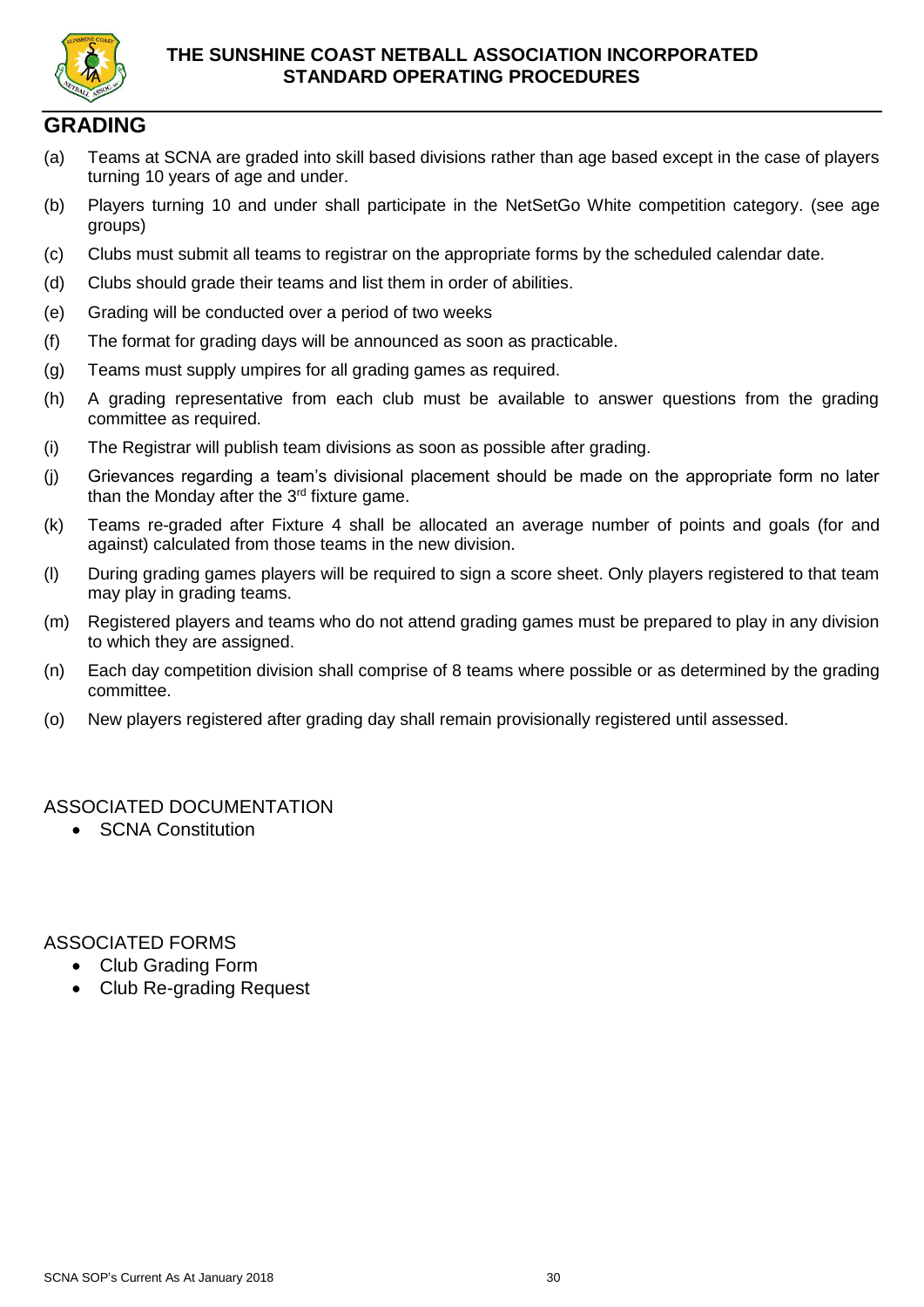

## **FIXTURES**

## **Rules**

Fixtures are played in accordance with the Official Rules of Netball as authorised by AANA with the exception of the following:

- (a) Time lost for stoppages (Injury, Illness/Injury, Blood or Emergencies) is only played in finals at the end of the last quarter.
- (b) Players in the night competition may apply in writing to wear gloves. Such gloves must be inspected by the umpire officer or her representative for approval.
- (c) Duration of the game for all competitions with the exception of Ladies A Grade shall consist of four (4) quarters of twelve (12) minutes, each with an interval of two (2) minutes between first (1<sup>st</sup>) and second  $(2^{nd})$  and third  $(3^{rd})$  and fourth  $(4^{th})$  quarters, with three (3) minutes at half (1/2) time.
- (d) Duration of the game for Ladies A Grade shall consist of four (4) quarters of fifteen (15) minutes.

## **Officials of the Game**

- (a) The match officials are umpires, timekeepers and scorers. Each team must provide a scorer who shall be positioned in accordance with the sideline policy.
- (b) Scorers and umpires must sign the score sheet at the conclusion of the game.
- (c) Each team must supply one (1) umpire, if required.

## **Teams**

Before the start of play:

- (a) Teams must collect the score sheet from the office.
- (b) Teams must ensure all players have completed the score sheet correctly.
- (c) Teams in the night competition must have paid their game fees.
- (d) Teams must be assembled, ready to take up positions as soon as the court is clear in accordance with the sideline policy.

## **Forfeits**

If a team wishes to forfeit after the commencement of a game, no fees will be refunded to the forfeiting team. No points will be awarded to the forfeiting team.

- (a) A team shall forfeit a game if they can not field a minimum of five (5) original players.
- (b) A team shall forfeit if less than 5 original players have signed the score sheet at the time it is handed to the recorder.
- (c) Teams will have three (3) minutes to appear on the court before they must forfeit.
- (d) Forfeit fees apply to teams playing in the Night Competition refer to SOP 09.

## **Players**

All players' names must be submitted on the team sheets prior to taking the court for any competition.

No alterations may be made to team sheets after submission, with the exception of late and withdrawing players. Extenuating circumstances may be submitted in writing to the Registrar for approval.

Players wishing to register to a team after team sheets have been submitted in either the Day or Night Competitions are considered late players and must complete all registration processes prior to taking the court.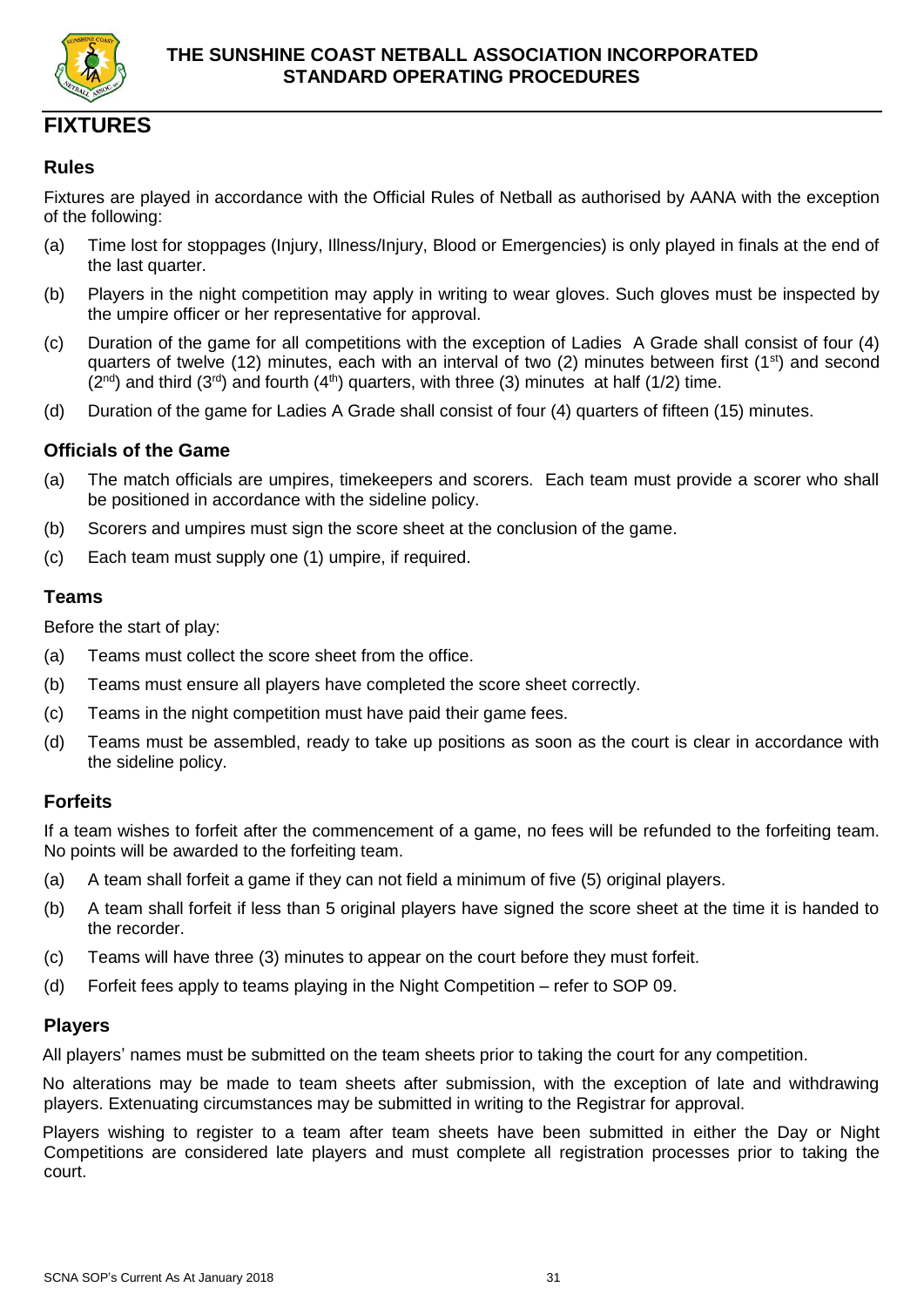

## **Late Player**

A late player is one who joins a team after team sheets have been submitted.

Day Competition:

- (a) Clubs must submit the "Team Alterations Form" at least 2 working days prior to the player taking the court.
- (b) Clubs must receive written approval from the Registrar prior to that player taking the court.
- (c) Such players shall be provisionally registered.

Night Competition:

- (a) Players must complete the online registration prior to taking the court except if they are a trial player.
- (b) Trial players are only permitted one (1) game in the A Grade competition prior to registration and only if permission is obtained from the Association/Competition Convenor.
- (c) Such players shall be provisionally registered.

## **Provisionally Registered**

A provisionally registered player is one who falls under one or more of the following requirements of registration.

The player has:

- (a) Transferred from one club to another.
- (b) Joined a team after the team sheet has been submitted. Late players must be submitted on the Approved SCNA forms.
- (c) Not been assessed by graders as to their suitability to be placed in the intended team.

## **Registered Player**

A registered player is one whose details have been received by the Registrar prior to taking the court and has met the requirements of provisional registration.

Playing an unregistered player will incur the following penalty/s:

- (a) First offence teams will be given until the next fixture to complete the online registration process for that player **or loss of competition points for that game** will apply.
- (b) Second offence the team shall incur **loss of competition points** and a fine of up to \$50.

The number of players that may be registered to a team shall be no fewer than five (5) and no more than twelve (12). A request for any variation must be submitted in writing to the Registrar for approval.

A maximum of twelve (12) players only may play each game including borrowed players.

## **Transferring Clubs**

A player wishing to transfer from one club to another during the playing season may only do so under the following circumstances:

- (a) Players may de-register with original club and re-register with new club if it is outside 2 working days of the first SCNA Grading.
- (b) Players/Clubs must submit a "Transfer Form" request and seek SCNA Executive approval prior to moving clubs if SCNA Grading has commenced.
- (c) Only prior to Fixture 4 of the Day Competition.
- (d) The original club must complete Part A of the Transfer Form.
- (e) The new club must complete Part B of the Transfer Form to seek SCNA approval for placement in requested team.
- (f) A transfer fee of \$50 will be payable by the new club upon approval. Provisional registration shall then apply.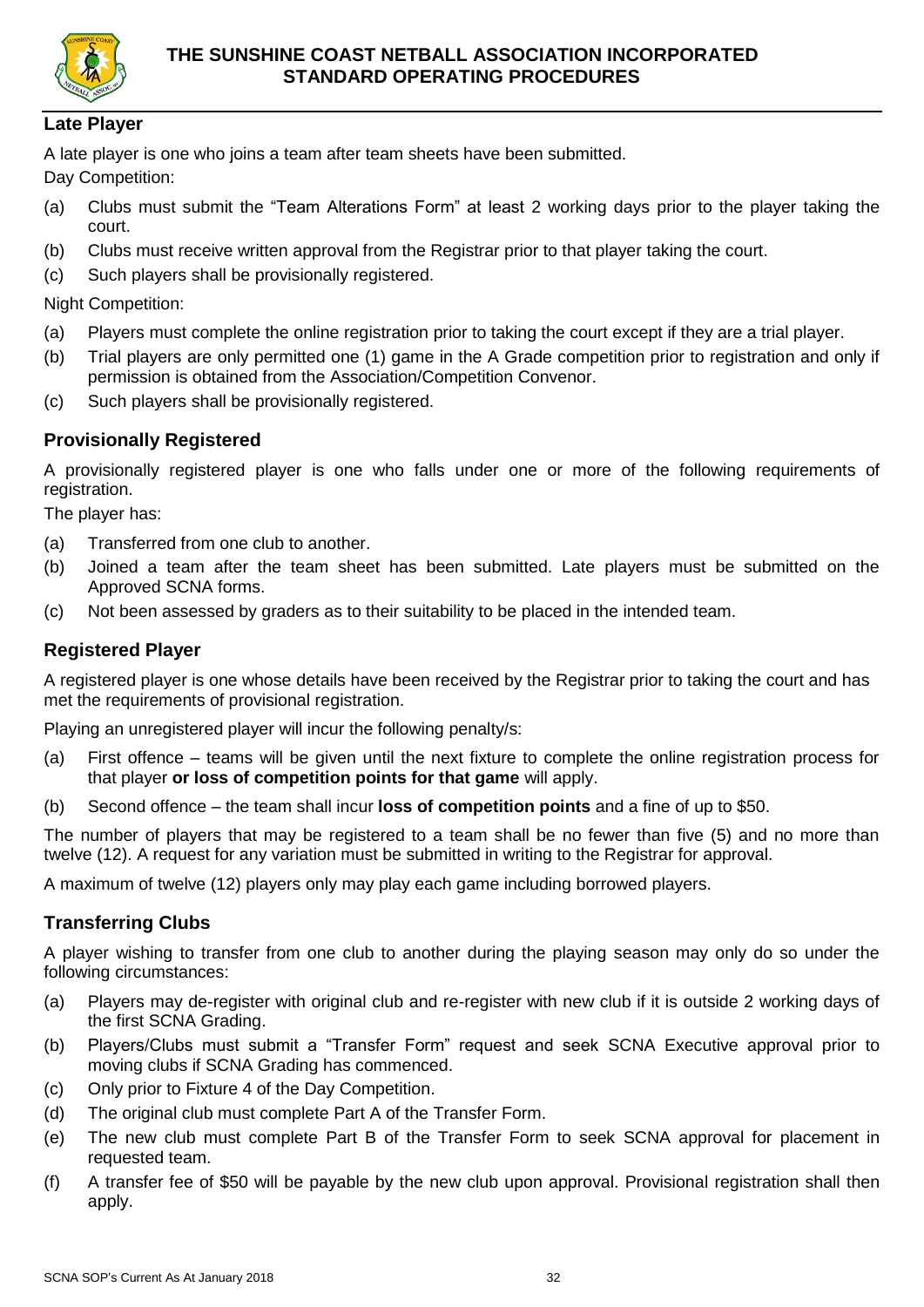

## **Borrowing Day Competition (Divisional)**

A borrowed player must be a registered player of the competition into which they are borrowed and must play in a higher division as outlined below.

- (a) A team must have 5 of their registered players before borrowing to commence the game.
- (b) A team may only have a maximum of 2 borrowed players on the court at any given time.
- (c) A player from a lower division only may be used as a borrowed player.
- (d) A team may only borrow a player registered in the day competition.
- (e) A player must not fill in for a team in the same division. Refer Net Set Go for exceptions. Inter-club borrowing is only permitted in the Day Divisional Competition in exceptional circumstances and with the permission of the Registrar. Refer Net Set Go for exceptions
- (f) All details of the borrowed player must be provided on the score sheet in the "Borrowed Player Section". Failure to complete all details will result in penalties. (refer to Score Sheets)
- (g) A borrowed player may only play three (3) games in any team in a higher division. On the fourth (4th) occasion and subsequent occasions the club/team shall incur a \$50 fine for the team. Prior to the  $5<sup>th</sup>$ Occasion, the club/team must show justification for a further borrowing of the same player.

## **Borrowing Day Competition (Net Set Go)**

A borrowed player must be a registered player of the Day Competition Net Set Go Program

- (a) Players may be borrowed across, above or below groups in this program.
- (b) Inter-club borrowing is permitted in the Net Set Go Program (White, Gold & Green) .
- (c) There is no limit to the number of time a player in this program may be borrowed within this program.
- (d) Players in the Day Competition Net Set Go Program (White, Gold & Green) may only be borrowed into the Day Competition Divisional teams a total of three (3) games. On the fourth (4th) occasion and subsequent occasions the club/team shall incur a \$50 fine for the team. Prior to the 5<sup>th</sup> Occasion, the club/team must show justification for a further borrowing of the same player.
- (e) All details of the borrowed player must be provided on the score sheet in the "Borrowed Player Section". Failure to complete all details may result in penalties. (refer to Score Sheets)

## **Borrowing Night Competition**

A borrowed player must be a registered player of the night competition.

- (a) A team must have 5 of their registered players before borrowing to commence the game.
- (b) A team may only have a maximum of 2 borrowed players on the court at any given time.
- (c) Players may be borrowed across the same grade in their competition.
- (d) Players in the B Grade may borrow from social only, except in the event that social is on in the same time slot then they may borrow from either division.
- (e) All details of the borrowed player must be provided on the score sheet in the "Borrowed Player Section". Failure to complete all details will result in penalties. (refer to Score Sheets)
- (f) A borrowed player may only play three (3) games in any team in a higher division. On the fourth (4th) occasion and subsequent occasions the club/team shall incur a \$50 fine for the team. Prior to the  $5<sup>th</sup>$ Occasion, the club/team must show justification for a further borrowing of the same player.
- (g) The exemption to this rule is reserve players of an SEQ (or equivalent) team participating in the night competition. Reserve players in this case can be utilized by A Grade teams any number of times as borrowed players, however, their first obligation is to their SEQ team.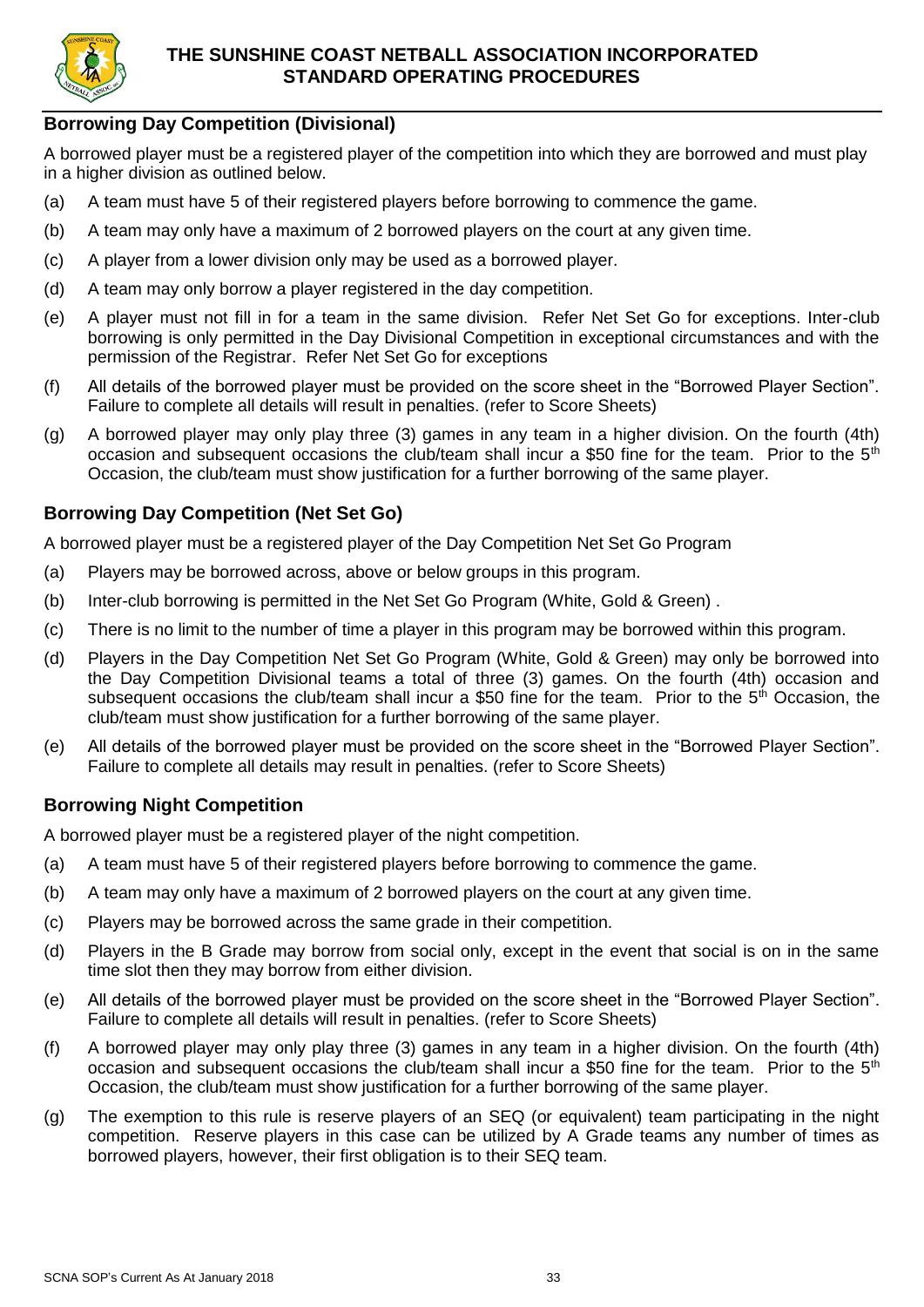

## **Score Sheets**

- (a) Only scores recorded on the official score sheet will be accepted by the Registrar/Recorder. In the event scorers do not agree on the score they must both report to the office after the game.
- (b) All details of the game including players, umpires and scorer's names and signatures, scores and any required points MUST be completed correctly and in full.
- (c) Players must sign in the same fashion each week using any or all elements of both names with no embellishments.
- (d) Signatures for Finals games will be checked by the office prior to taking the court.
- (e) Failure to complete any part of the score sheet correctly shall incur one of the following penalties for the team:
	- First Offence a formal warning will be sent via email to the Team Captain (Ladies Night Competition) or the Club President/Team (Divisional Day Competition)
	- Second Offence a loss of competition points **OR** a fine of \$50 will be issued. Teams/Clubs have until the day prior to the next fixture to respond or a Loss of Points will apply.
	- Third and Subsequent Offences both loss of competition points **AND** a fine of \$50 shall be incurred

## **Ladder Points**

Points will be awarded in all competition games as follows:

Win **Three** (3) Draw \_\_\_\_\_\_\_\_\_\_\_\_\_\_ Two (2) Loss **Conduct Conduct Conduct Conduct Conduct Conduct Conduct Conduct Conduct Conduct Conduct Conduct Conduct Conduct Conduct Conduct Conduct Conduct Conduct Conduct Conduct Conduct Conduct Conduct Conduct Conduct Conduct** Forfeit Loss \_\_\_\_ Zero (0) Forfeit Win Three (3) Bye **Two** (2)

- (a) When two or more teams finish with equal points, semi final positions will be determined on goal average to be taken from games played.
- (b) Average shall be calculated as follows (Goals For) divided by (Goals Against) then multiplied by 100.
- (c) Ladders will be displayed on the web site and updated regularly.

## **Finals**

## **Format**

Formats for finals shall be played as follows:

- (a) All divisional teams in the Day Competition and A Grade in the Night Competition.
	- Semi Final Game1:  $1 \vee 2$  Game 2:  $3 \vee 4$
	- Preliminary Final Loser of Semi Final Game 1 v Winner Semi Final Game 2
	- Grand Final Winner of Semi Final Game 1 v Winner of Preliminary Final
- (b) All teams in the Night Competition excluding A Grade
	- 1. Semi Final Game1:  $1 \vee 4$  Game 2:  $2 \vee 3$
	- Grand Final Winner of Semi Final Game 1 v Winner Semi Final Game 2.
- (c) Other formats shall be utilized at the discretion of the registrar.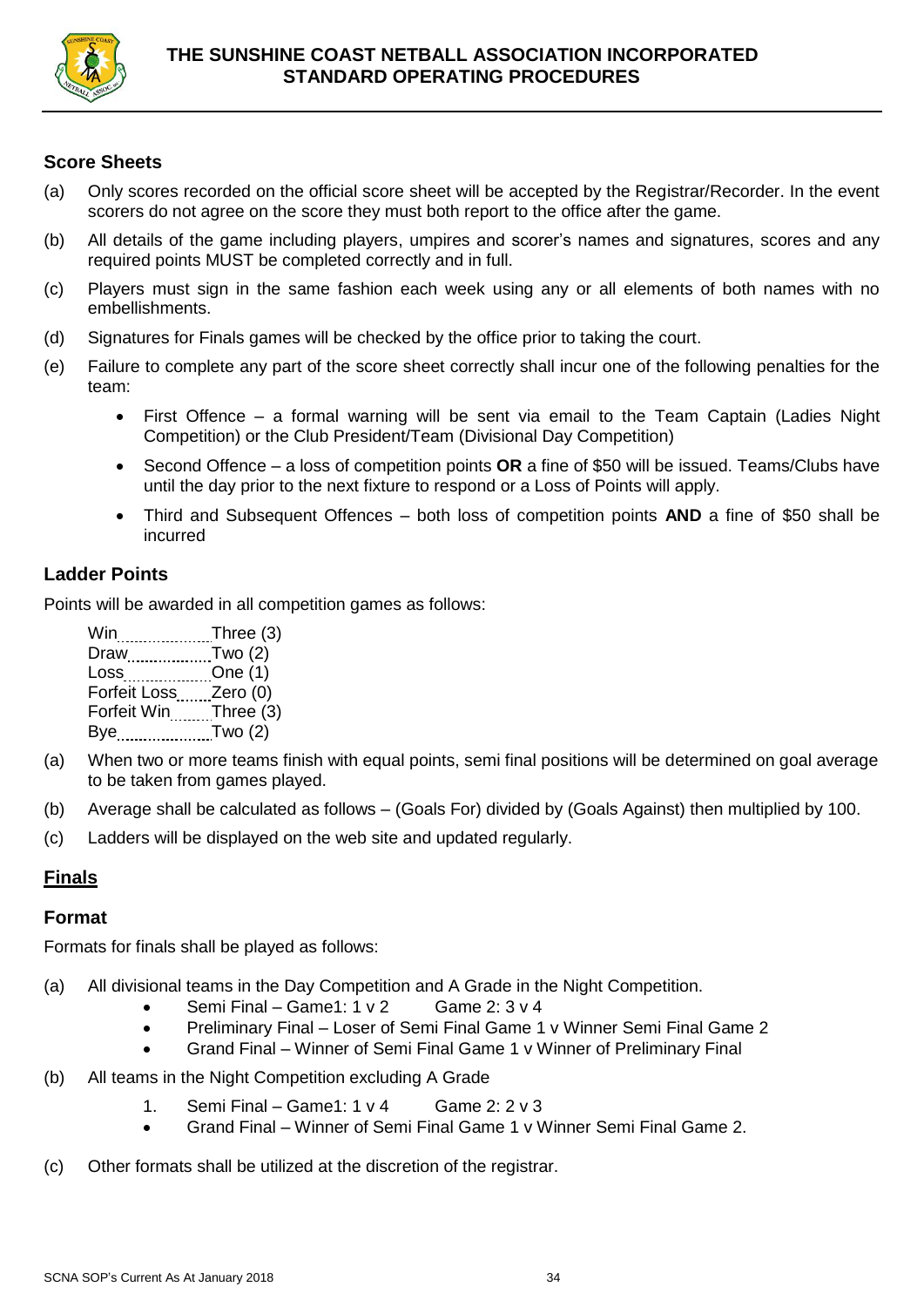

## **THE SUNSHINE COAST NETBALL ASSOCIATION INCORPORATED STANDARD OPERATING PROCEDURES**

## **Qualifying**

- (a) Representative players playing in the Night or Day Competition must play their total contracted games which does not include rained out or forfeited games.
- (b) Players will be credited for all rained out games but only 1bye and 1 forfeit win where applicable, which occur after their first fixture game, to allow eligibility for finals.
- (c) Modified Game Competition do not participate in finals.
- (d) A player may not play in more than one (1) registered team in each competition during finals except in the event a team has been previously eliminated.
- (e) Any player, club or individual team deemed unfinancial by the Association at the conclusion of fixtures will be excluded from playing in finals games.
- (f) To qualify for finals in the Night Competition players shall:
	- Play a total of 3 fixture games in their registered team if there are 13 or less fixture games scheduled
	- Play a total of 5 fixture games in their registered team if there are more than 13 fixture games scheduled
	- Extenuating circumstances must be submitted to the Registrar for approval.
- (g) To qualify for finals in the Day Competition players shall:
	- Play five (5) games in their registered team.
	- Extenuating circumstances must be submitted to the Registrar for approval.

## **Borrowing**

In the event of borrowing in finals all general borrowing rules apply in conjunction to those below.

- (a) Borrowed players may not be used in finals games except in the event that a team has fewer than 7 original players to take the court. Clubs/Teams must provide a valid reason in writing to the Registrar for an exception to this rule.
- (b) Team will only be permitted to sign on an eighth player for use in the event of a genuine injury / illness. The injured/ill player may not retake the court for the duration of that game.

## **Scoring**

- (a) In the Day Competition a scorer and timekeeper are required for all Finals games and must attend an information meeting prior to the first finals round.
- (b) They shall be the same person for all games for that team during finals.
- (c) Night Competition scorers shall be required to attend these meetings at the discretion of the Registrar.

## **Drawn Game**

Procedure for extra time where a winner is required:

- (a) For all Competitions, with the exception of Ladies A Grade, maximum of 5 minutes extra time each way shall be played then as per AANA Official Rules of Netball.
- (b) Ladies A Grade Competition to be played as per AANA Official Rules of Netball.